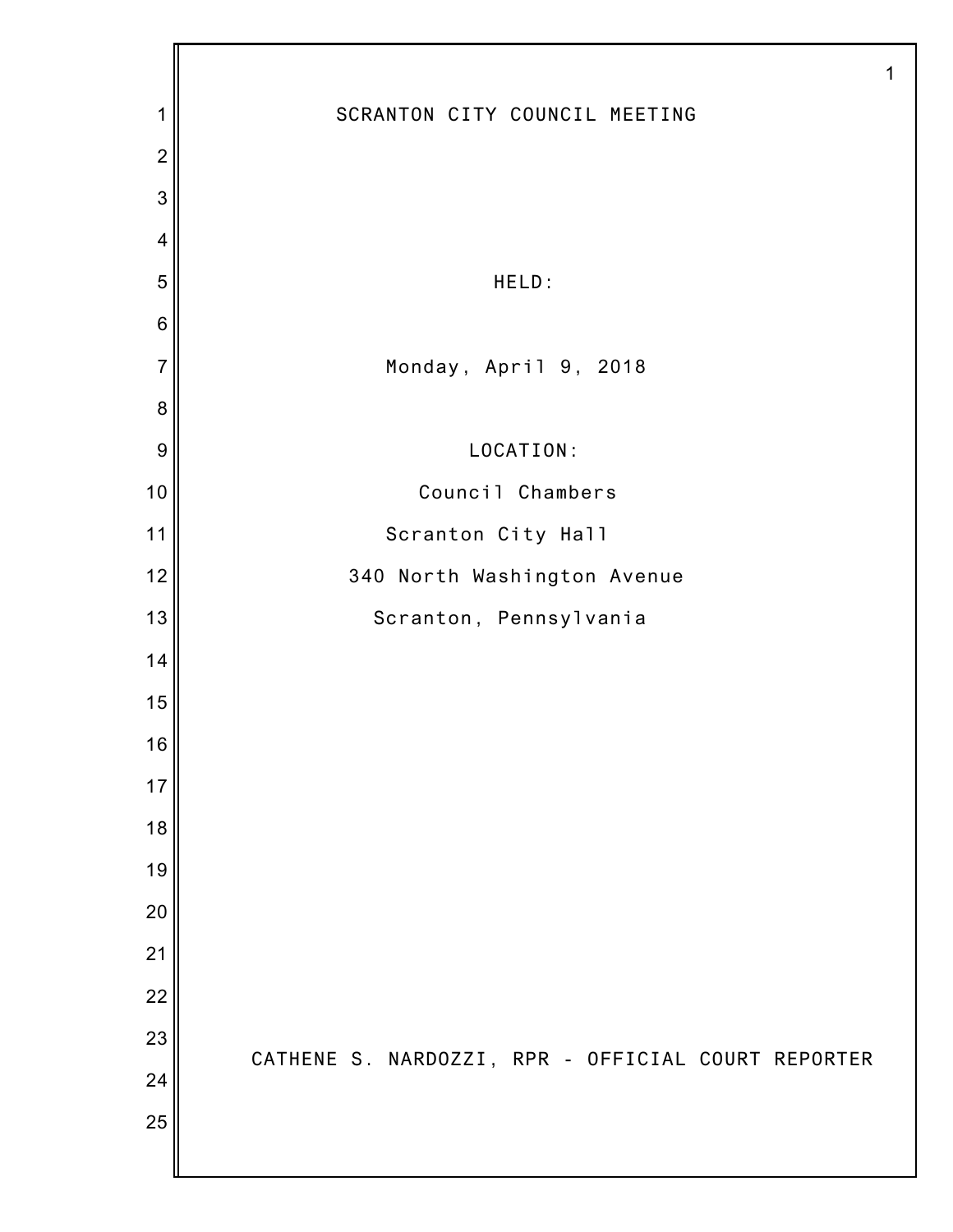| 1                | CITY OF SCRANTON COUNCIL:           |
|------------------|-------------------------------------|
| $\overline{2}$   |                                     |
| $\overline{3}$   | PATRICK ROGAN, PRESIDENT            |
| $\overline{4}$   | TIM PERRY, VICE PRESIDENT           |
| 5                | WAYNE EVANS                         |
| 6                | WILLIAM GAUGHAN                     |
| $\overline{7}$   | <b>KYLE DONAHUE</b>                 |
| 8                |                                     |
| $\boldsymbol{9}$ | LORI REED, CITY CLERK               |
| 10               | KATHY CARRERA, ASSISTANT CITY CLERK |
| 11               | JEANNE DAVIDSON                     |
| 12               | AMIL MINORA, ESQUIRE - SOLICITOR    |
| 13               |                                     |
| 14               |                                     |
| 15               |                                     |
| 16               |                                     |
| 17               |                                     |
| 18               |                                     |
| 19               |                                     |
| 20               |                                     |
| 21               |                                     |
| 22               |                                     |
| 23               |                                     |
| 24               |                                     |
|                  |                                     |
| 25               |                                     |
|                  |                                     |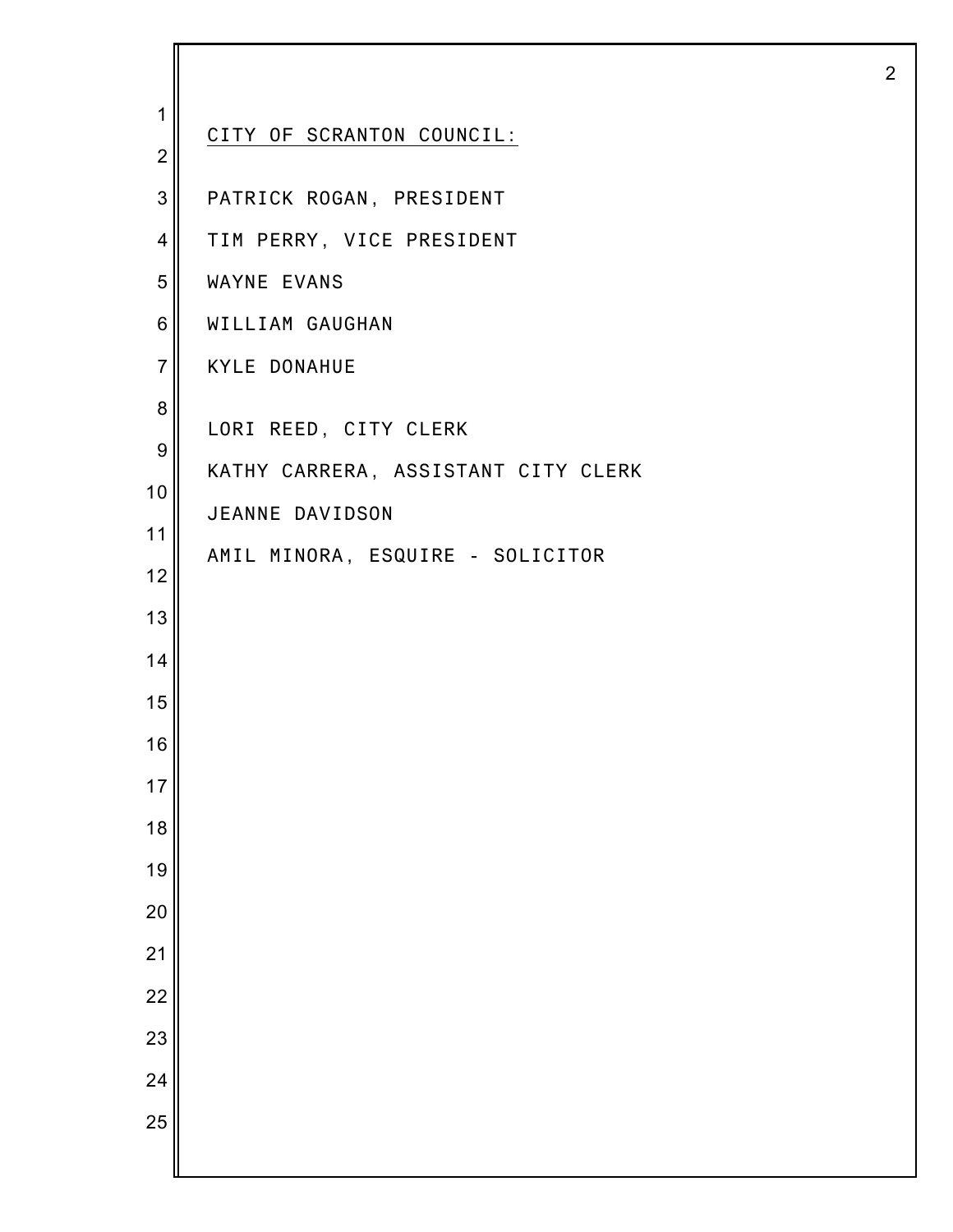|                | 3                                            |
|----------------|----------------------------------------------|
| 1              | (Pledge of Allegiance recited and            |
| $\overline{2}$ | moment of reflection observed.)              |
| 3              | MR. ROGAN: Roll call, please.                |
| 4              | MS. DAVIDSON: Mr. Perry.                     |
| 5              | MR. PERRY: Here.                             |
| 6              | MS. DAVIDSON: Mr. Donahue.                   |
| $\overline{7}$ | MR. DONAHUE: Here.                           |
| 8              | MS. DAVIDSON: Mr. Evans.                     |
| 9              | MR. EVANS: Here.                             |
| 10             | MR. DAVIDSON: Mr. Gaughan.                   |
| 11             | MR. GAUGHAN: Here.                           |
| 12             | MS. DAVIDSON: Mr. Rogan.                     |
| 13             | MR. ROGAN: Here. Please dispense             |
| 14             | with the reading of the minutes.             |
| 15             | MS. REED: THIRD ORDER. 3-A. SINGLE           |
| 16             | TAX OFFICE CITY FUNDS DISTRIBUTED COMPARISON |
| 17             | REPORT 2017-2018 YEAR TO DATE MARCH 31,      |
| 18             | 2018.                                        |
| 19             | MR. ROGAN: Are there any comments?           |
| 20             | If not, received and filed.                  |
| 21             | MS. REED: 3-B. TAX ASSESSOR'S                |
| 22             | RESULTS REPORT FOR HEARING DATE HELD MARCH   |
| 23             | 28, 2018.                                    |
| 24             | MR. ROGAN: Are there any comments?           |
| 25             | If not, received and filed.                  |
|                |                                              |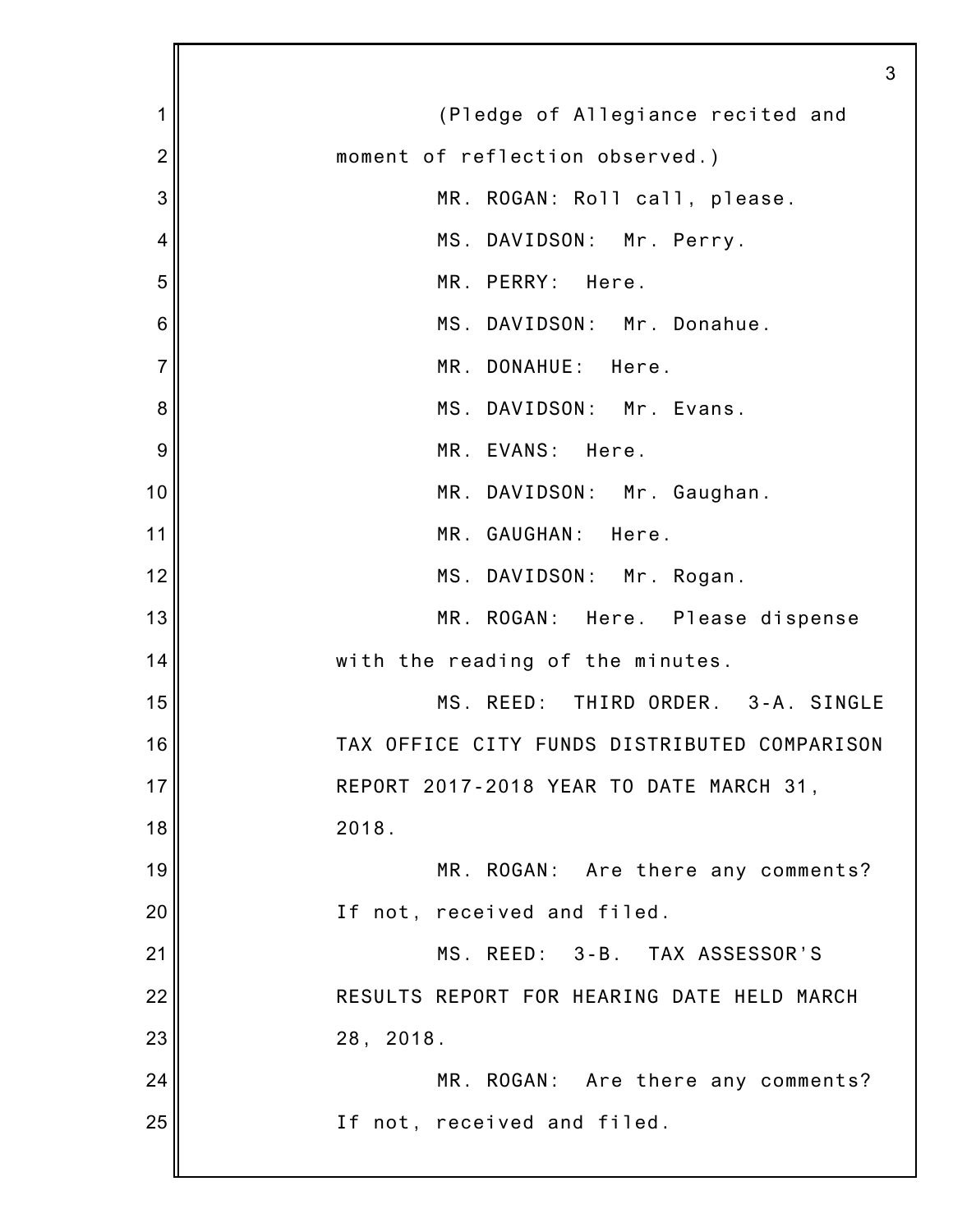1 2 3 4 5 6 7 8 9 10 11 12 13 14 15 16 17 18 19 20 21 22 23 24 25 4 Do any council members have announcements at this time? I have a couple. We have invited members of Reilly Engineering to attend a caucus to discuss vehicle and pedestrian traffic regarding the proposed streets project at Mt. Pleasant Drive. The caucus will be held next Monday, April 16, at 5:15 p.m. The resolution to approve these items will be table until at least after the caucus is held. Just a reminder that City Hall will close tomorrow April 10, at 2 p.m. Active shooter training will be conducted for all employees. City Hall will reopen Wednesday morning at 8 a.m. MS. REED: FOURTH ORDER. CITIZENS' PARTICIPATION. (The following speakers offered public comment: Les Spindler spoke on city business and matters of general concern. Ron Ellman spoke on matters of general concern. Al Young spoke on city business. Lenny Srebro spoke on city business. Robert Shaw spoke on city business and matters of general concern. Joan Hodowanitz spoke on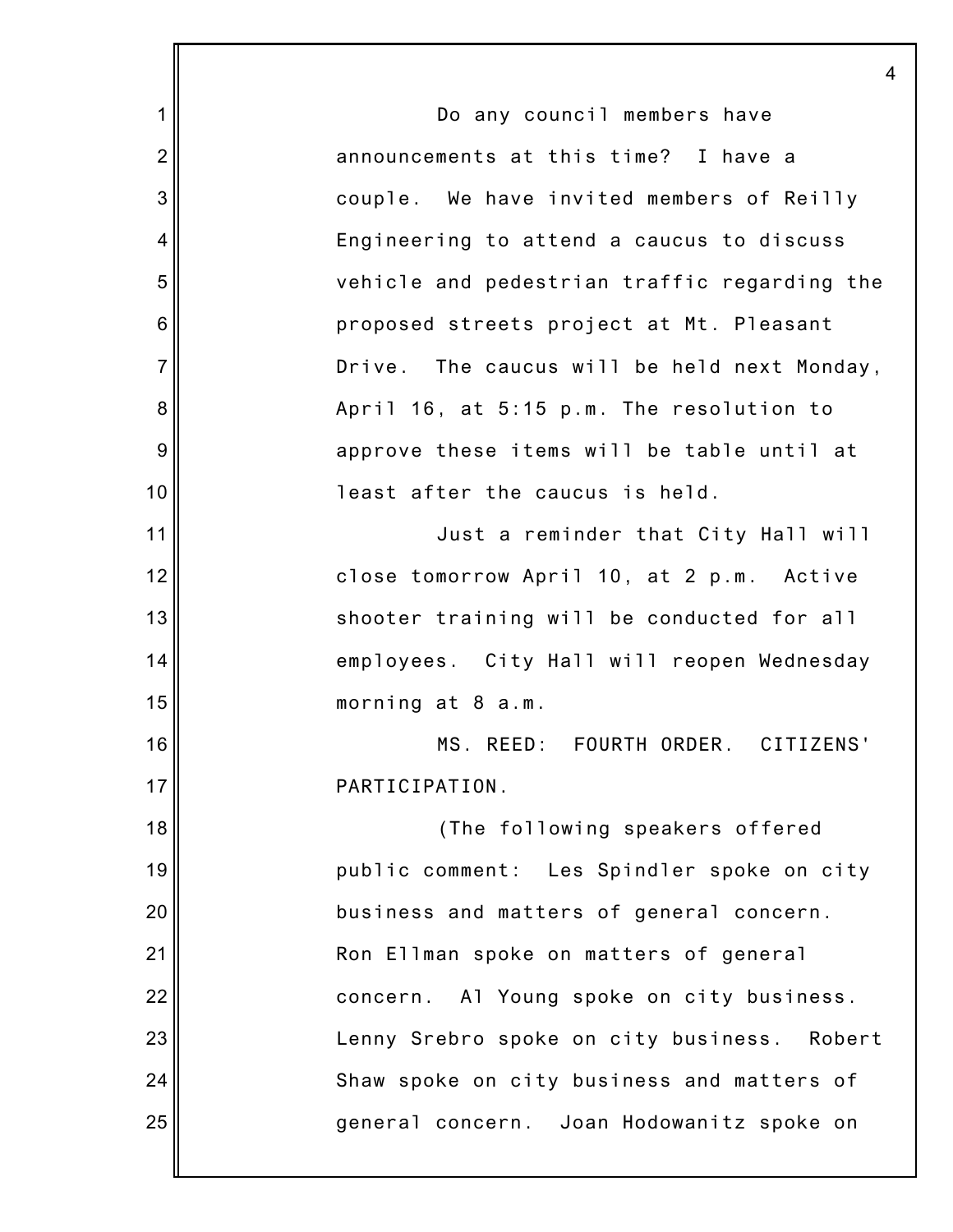1 2 3 4 5 6 7 8 9 10 11 12 13 14 15 16 17 18 19 20 21 22 23 24 25 5 matters of general concern. Nadine Simms spoke on city business. Dave Dobrzyn spoke on matters of general concern. Marie Schumacher spoke on agenda items and matters and city business.) MR. ROGAN: Mr. Perry, any motions or comments? MR. PERRY: Yes, just very quickly. We did mention that Mr. Pocius was in our caucus today. I want to thank him for taking the time and debriefing us on a lot of joint efforts between Scranton and PennDOT issues regarding several of the bridges in the area that were a project that we start soon. It also reminded about another popular program that we have that actually I haven't really mentioned it in awhile and that's the Scranton Fire Department's fire prevention program. They run a very, very good program where anybody can give a phone call, and I will give you the number, and you can get your name on the list, the fire department will come out and install fire alarms in your homes on different floors and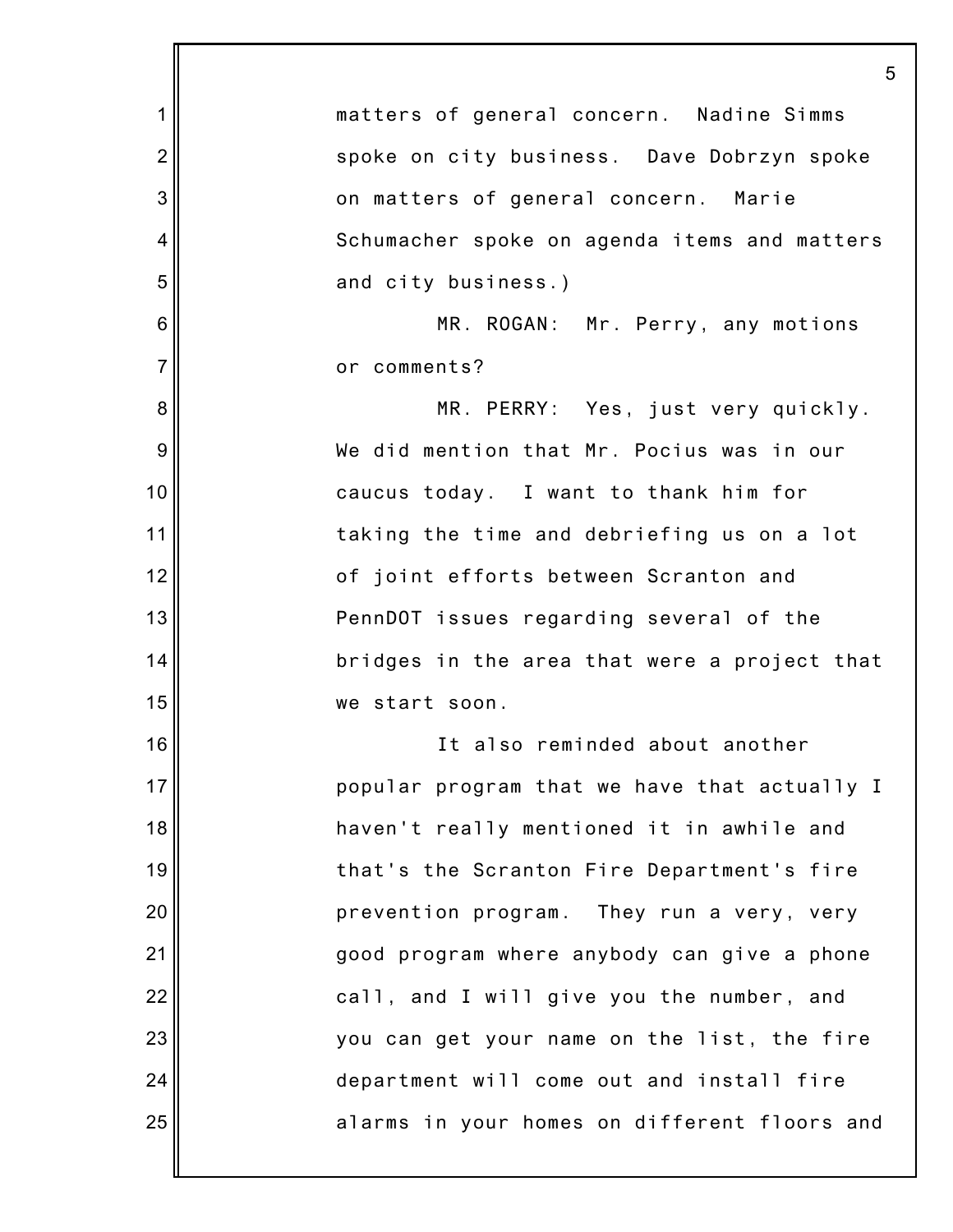also add a Co2 detector. They will put those out as they have inventory and when inventory runs out they will go and order some new ones and then pick up a list where they left off so even if they don't get to you right away your name is on the list and it's a very good program to have. It's very safe and effective, it's good for your family, and it's also good for the fire department to come in and they, you know, they can really -- it really speeds up the efforts and keeps people as safe as possible. The phone number, if you are interested in that, is 570-348-4132 and give them a call and get your name on the list to take part in this great program. You know, it could be lifesaving, as anybody knows who has had a fire and has lost some things and hopefully never will. That's all I have as far as motions and comments and I'll save the rest of my comments for agenda items. MR. ROGAN: Thank you, Mr. Perry. Mr. Donahue, do you have any motions or comments?

6

1

2

3

4

5

6

7

8

9

10

11

12

13

14

15

16

17

18

19

20

21

22

23

24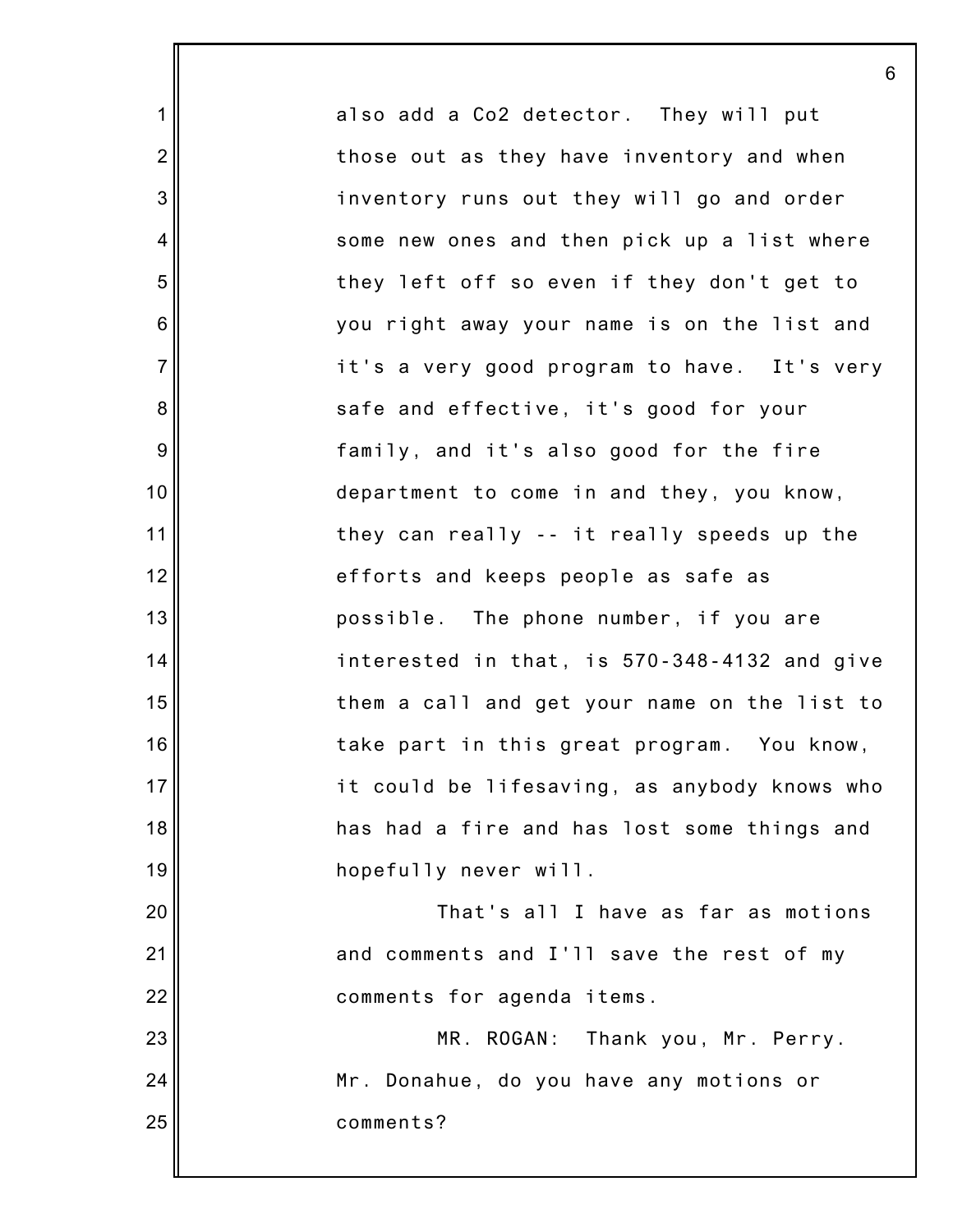| $\mathbf 1$    | MR. DONAHUE: Yes, first off, I'd              |
|----------------|-----------------------------------------------|
| $\overline{2}$ | like to make a motion to table Item 7-B in    |
| 3              | order to obtain some more information from    |
| $\overline{4}$ | the administration.                           |
| 5              | MR. ROGAN: A motion has been made,            |
| $6\,$          | is there a second?                            |
| $\overline{7}$ | MR. PERRY: I'll second that.                  |
| 8              | MR. ROGAN: On the question?                   |
| 9              | MR. GAUGHAN: Yes, on the question.            |
| 10             | You know, I have several issues with this,    |
| 11             | I'm going to vote against tabling. I had      |
| 12             | questions last Monday and we just got an      |
| 13             | answer to my question, we were just handed    |
| 14             | the letter at the end of our caucus so it's   |
| 15             | very difficult to have time to even review    |
| 16             | it which, number one, I find unacceptable.    |
| 17             | I asked for the funding sources, what was     |
| 18             | grant funded, what was budgeted, I assume     |
| 19             | that I was being specific there, but we got   |
| 20             | a very non-specific answer from the city      |
| 21             | solicitor. It's my belief that RFQ should     |
| 22             | be evaluated with a scoring percentage for    |
| 23             | each requested requirement and that I think   |
| 24             | that's the most fair process for making an    |
| 25             | I don't see that in this RFQ.<br>award.<br>In |
|                |                                               |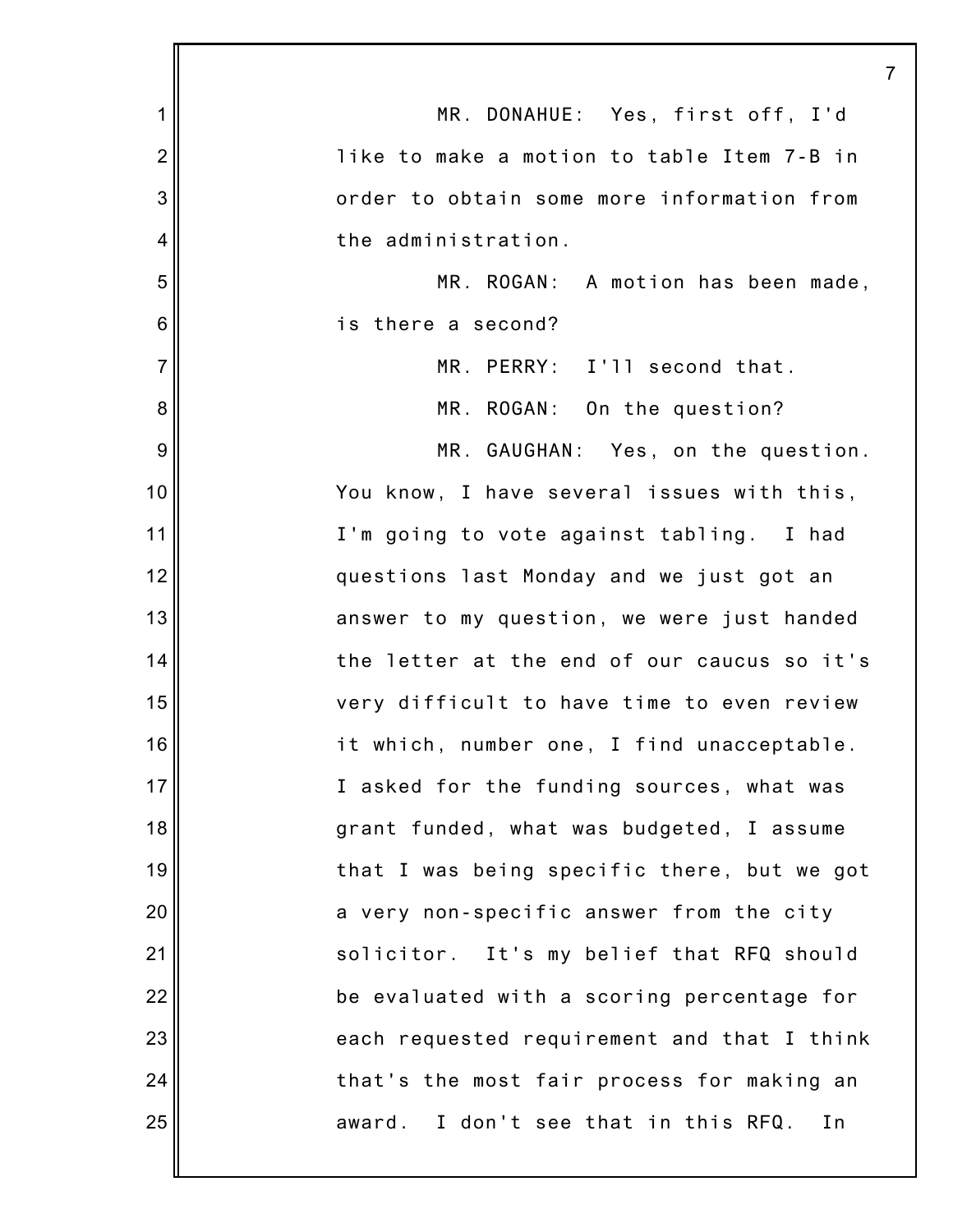the fee schedule for Peters Design, as it is stated and negotiate a price for construction monitoring, so in my opinion that would be a separate price and a separate percentage of the engineering and construction contract and final cost of the project.

1

2

3

4

5

6

7

8

9

10

11

12

13

14

15

16

17

18

19

20

21

22

23

24

25

So my fear is that the sky could be the limit here. I mean, you know, Peters Design could really name their price at the end and we would be at their mercy. My concern is if we vote to give this contract to Peters Design at this point another bidder could make the argument that the process was unfair because the RFQ did not request a negotiated fee for construction monitoring so it's possible that the other bidders included that fee in their base bid.

I also have concerns in the RFQ, you will notice bidders were not allowed to see a proposed budget or at least an estimate. They also were not allowed to tour the entire facility, including the inside of the building, and this is highly unusual in my opinion, and I also believe that there is an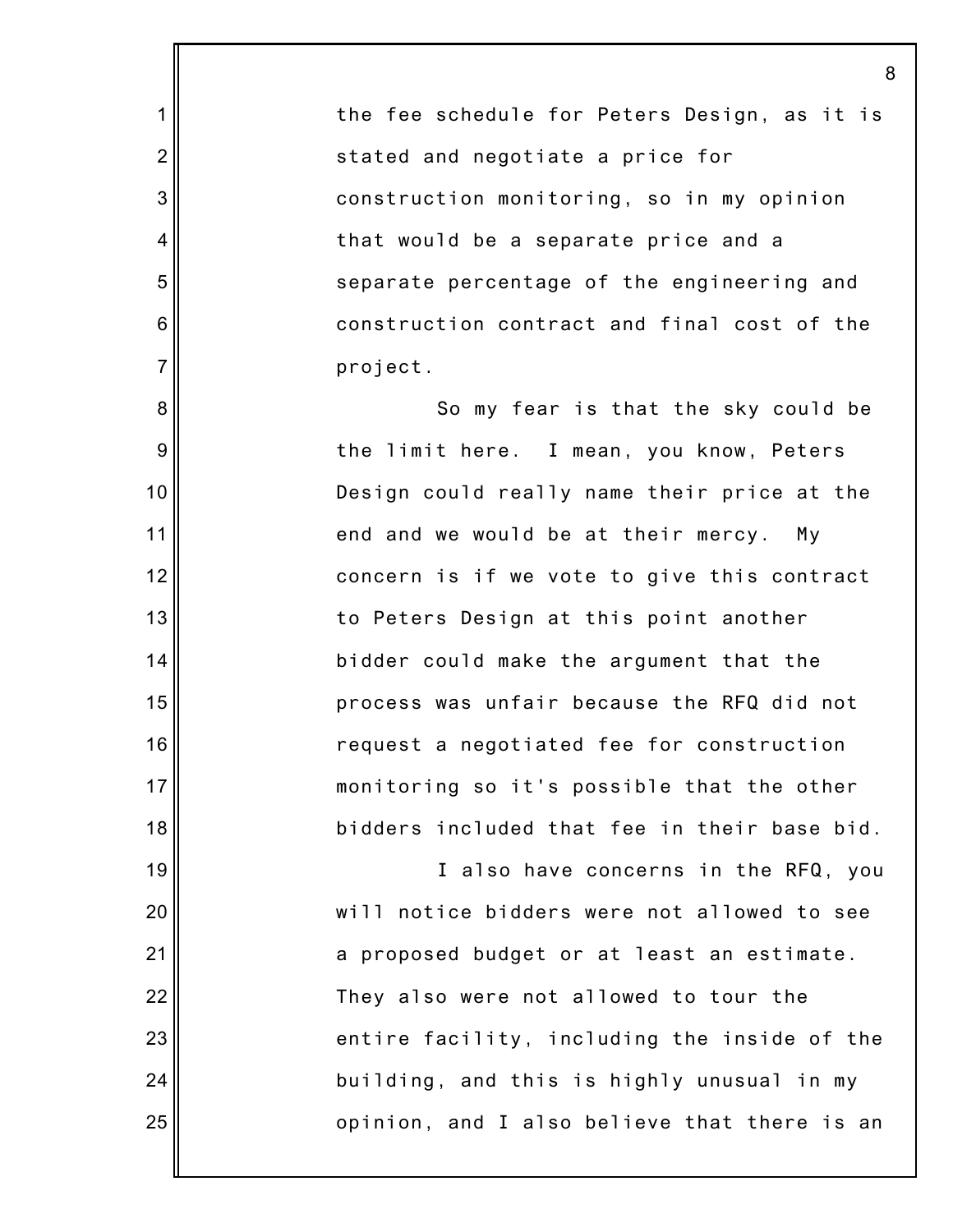issue with the disclosure portion of the contract I'm not sure that that was filled out right as well, so usually I would vote to table this, but we have had a week, we asked the questions, we asked that the city solicitor come to the caucus, if this was that important to the administration they would have sent an official it come and an answer our questions. Again, this was discuss last week so I don't really understand what the hold is up so I'll be voting "no" on tabling and when this does come for a final vote I will be voting "no". MR. ROGAN: Thank you. MR. DONAHUE: I have the same concerns as Mr. Gaughan, and we have talked

9

1

2

3

4

5

6

7

8

9

10

11

12

13

14

15

16

17

18

19

20

21

22

23

24

25

about them over the last week, and I'd really just like to table this just to get the administration the ability to answer our questions, but from my perspective as it's written right now I would not be voting against it unless I'm satisfied with the administration's response.

MR. PERRY: Yes, on the question. I think we talked about this when it was in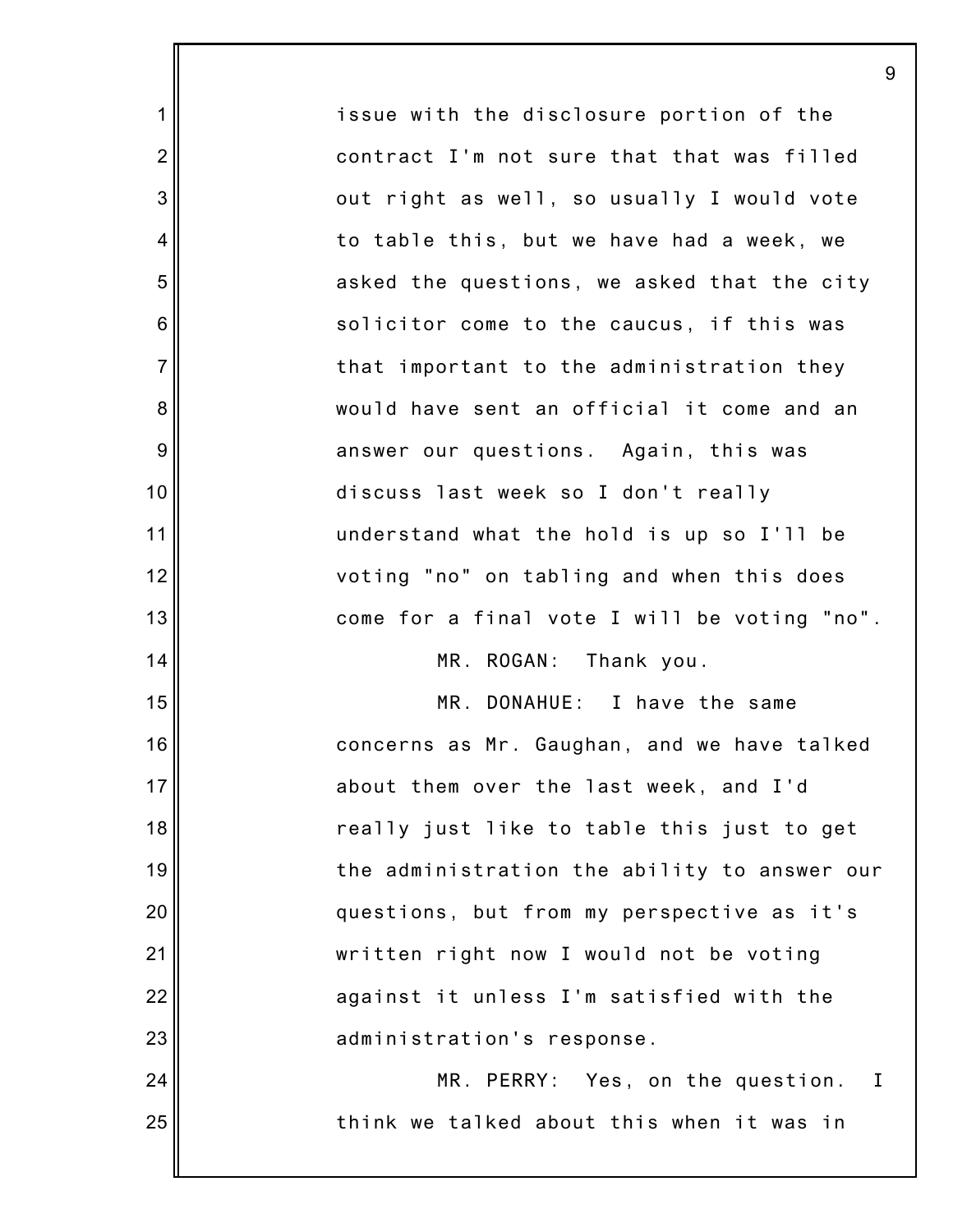fifth order as well. There is a lot of issues here that do not need to be answered. As Councilman Gaughan said, we did get a letter just as our meeting was going to start, and I agree, I think that we need some answers to some of these serious questions. I'm not -- and I'm not at the point where I'm ready to vote "no" on this legislation because I think it's important and a "no" vote, if we do approve this legislation then the process starts all over again so I'm willing to find that middle ground, and let's table this and let's get information we need and let's make the most educated decision we could based on all of the information once we receive it. MR. GAUGHAN: Just to add one thing,

1

2

3

4

5

6

7

8

9

10

11

12

13

14

15

16

17

18

19

20

21

22

23

24

25

I did bring these concerns up last week, we did ask a member of the administration to come, whether it was a city solicitor or the acting business administrator or whoever, and nobody showed up. So, you know, again, if it's that important to the administration then send someone to answer our questions, and then we get hand delivered this letter,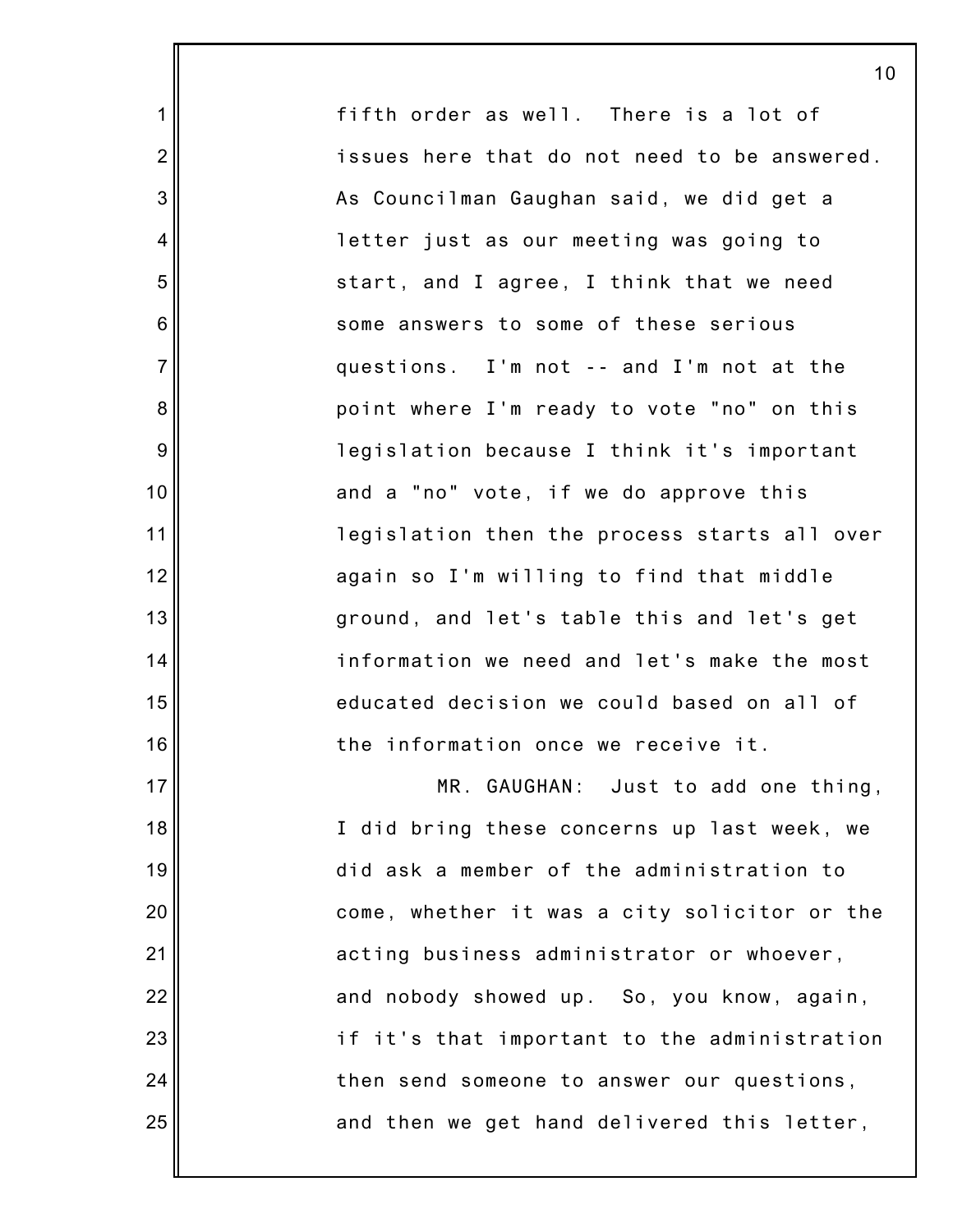you know, five minutes before we come out on the floor for a final vote on this thing so I just find the process, again, unacceptable and I don't think the administration is showing this legislative body the respect it deserves when it wants us to vote on legislation.

1

2

3

4

5

6

7

8

9

10

11

12

13

14

15

16

17

18

19

20

21

22

23

24

25

MR. ROGAN: I agree with Councilman Donahue's motion to table it. I think, you know, we gave really a six-day notice to try and get somebody here. We did receive a reply from questions that were sent from the administration. There are some more questions and I think the right move is to table it, try to get that information and then give it an up or down vote. I know that Councilman Gaughan has been against this project from the beginning so I understand his objections. On the other hand, I have been for this project from the beginning, we have to make sure we get this right and get the proper information and then give it an up or down vote.

MR. EVANS: I agree. On the question, I believe it's a prudent and a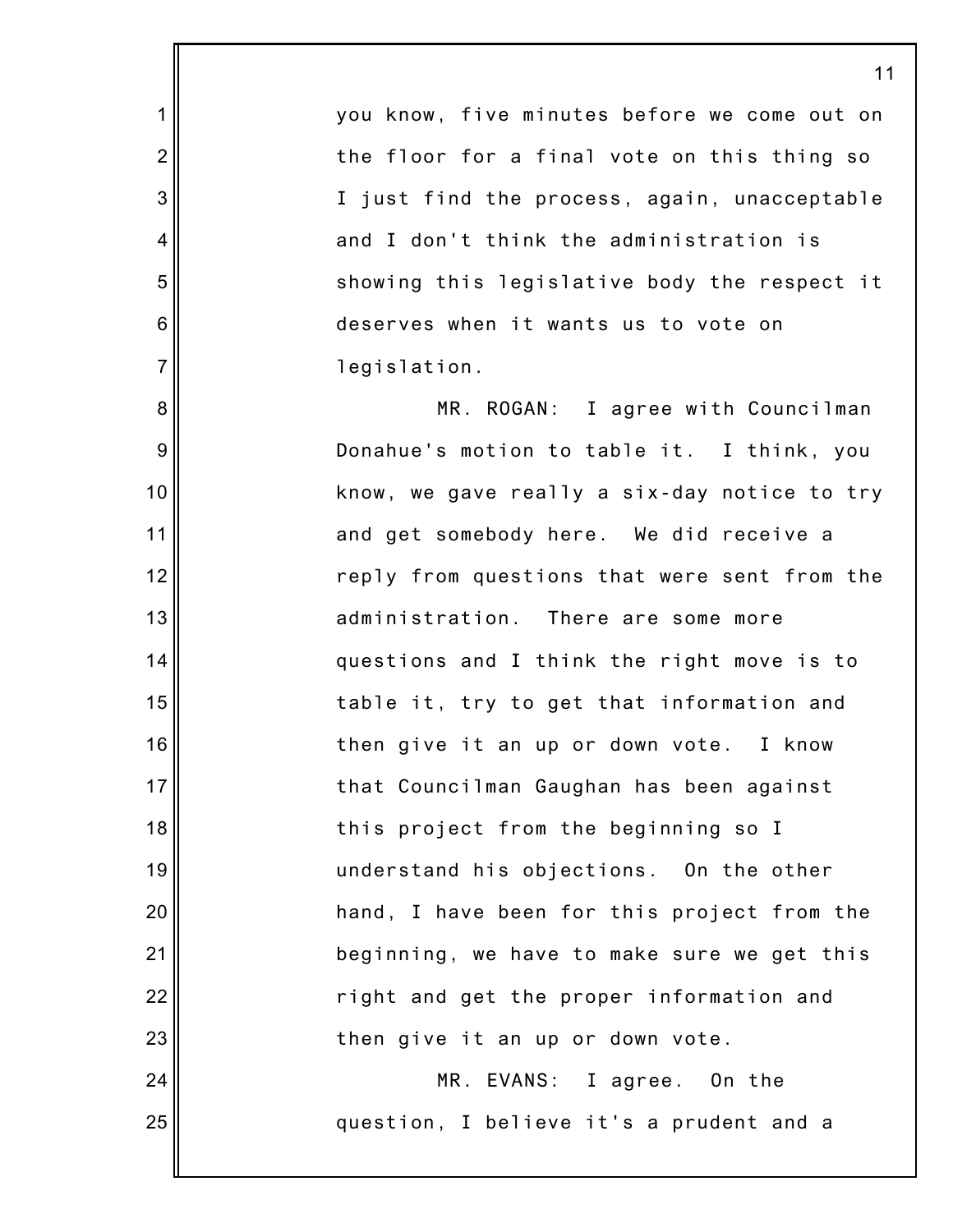|                | 12                                           |
|----------------|----------------------------------------------|
| 1              | sound move to table it and to stop the       |
| $\overline{2}$ | clock, give us another week to get the       |
| 3              | information we want and then bring it back   |
| 4              | for a vote, so I'll be voting "yes" to table |
| 5              | it.                                          |
| 6              | MR. ROGAN: It may be two weeks               |
| $\overline{7}$ | because we do you have a caucus that will    |
| 8              | probably be lengthy next week regarding the  |
| 9              | traffic study for Sheetz at 5:14 so it may   |
| 10             | be until the following week until we get     |
| 11             | that scheduled. Anyone else on the           |
| 12             | question? All in favor of the motion to      |
| 13             | table signify by saying aye.                 |
| 14             | MR. PERRY: Aye.                              |
| 15             | MR. DONAHUE: Aye.                            |
| 16             | MR. EVANS: Aye.                              |
| 17             | MR. ROGAN: Aye. Opposed?                     |
| 18             | MR. GAUGHAN:<br>No.                          |
| 19             | MR. ROGAN:<br>The ayes have it and the       |
| 20             | item is tabled.                              |
| 21             | On another note, I am hopeful that           |
| 22             | the school board will pass the resolution    |
| 23             | this evening approving the shared services   |
| 24             | committee with the city that council         |
| 25             | approved a few weeks ago.                    |
|                |                                              |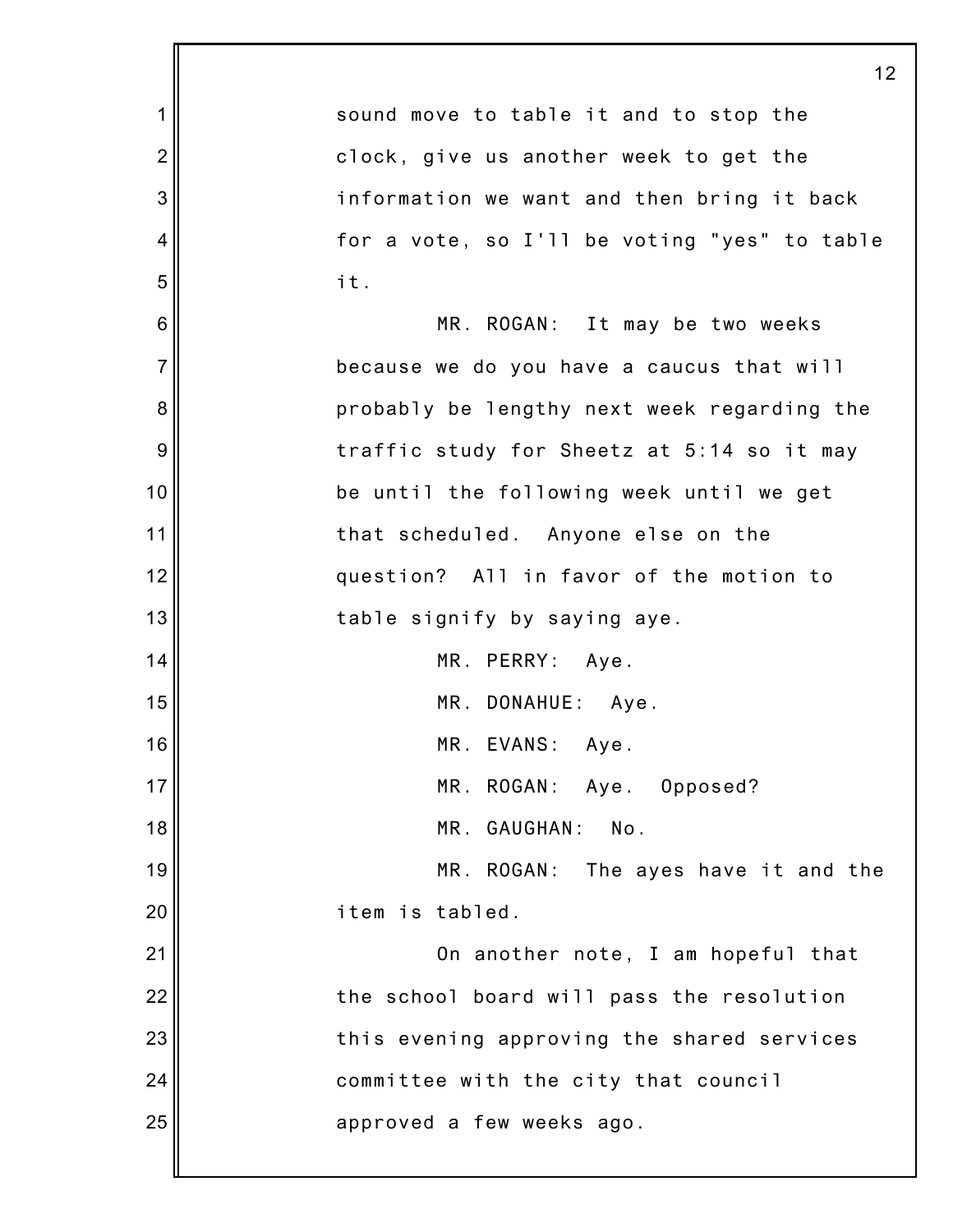I have also gotten a couple of the questions about when the city will be sending out the garbage bills so, Mrs. Reed, would you be able to send a letter to the Treasurer's Office inquiring about when the garbage bills will be going out?

1

2

3

4

5

6

7

8

9

10

11

12

13

14

15

16

17

18

19

20

21

22

23

24

25

And I would also like to briefly respond to the majority commissioners ridiculous letter to the editor that appeared in the Times-Tribune last week. First off, the majority commissioners, and I quote, "Commit to 214,000 residents of Lackawanna County." If the true commitment was to all residents of Lackawanna County they would actually put the time -- the time in to research all of the facts surrounding the reassessment. If they actually do that, they would find out that their concerns about causing, and I quote "undue financial burden on residents or to see anybody lose their homes", then they would actually find out that any undue financial burden of property owners can actually be avoided by developing sound policies to go along with reassessment, but actually putting the work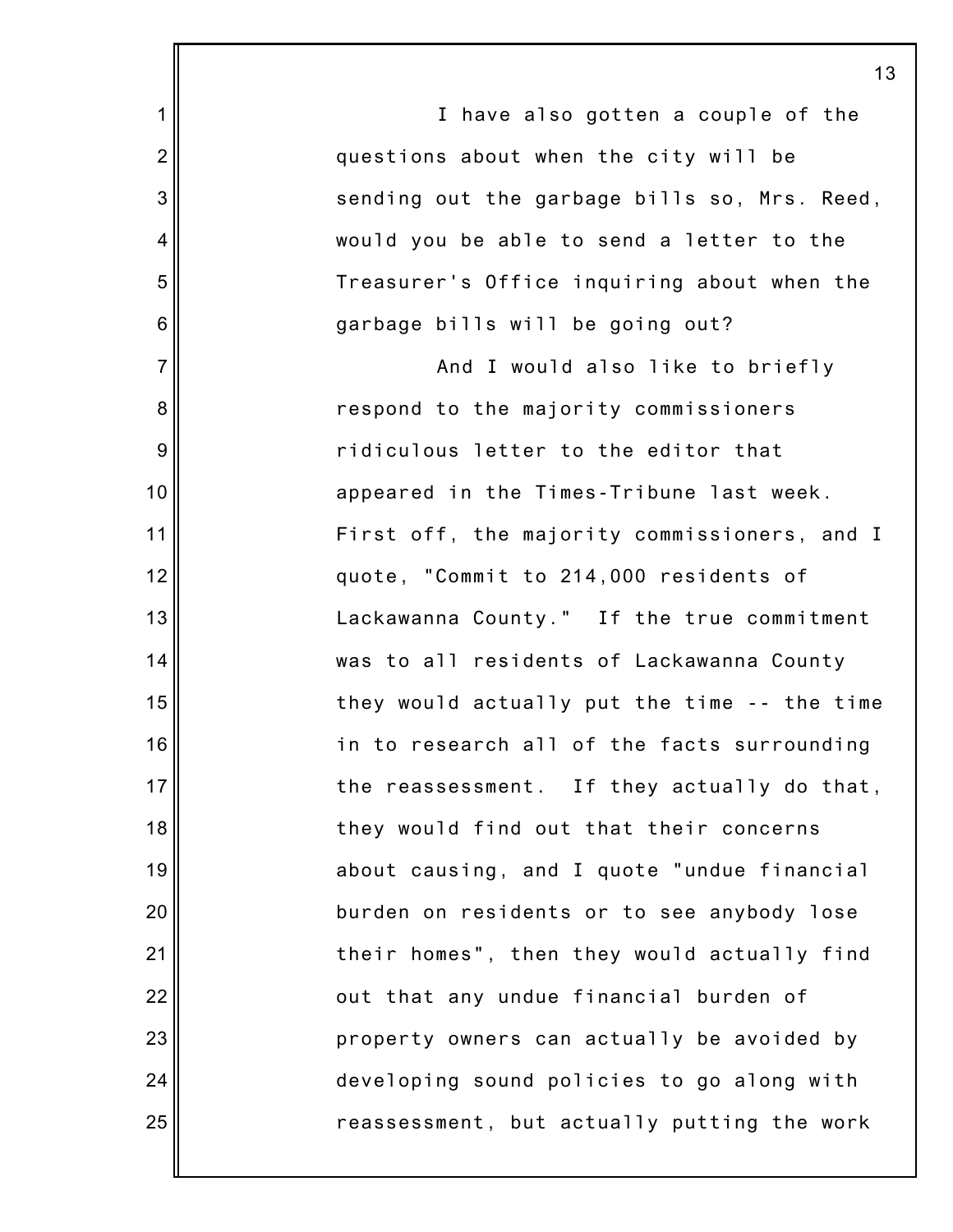|                | 14                                           |
|----------------|----------------------------------------------|
| 1              | in is a lot harder than getting their        |
| $\overline{2}$ | picture taken.                               |
| 3              | Secondly, this has nothing to do             |
| $\overline{4}$ | with city finances, as they allege. This is  |
| 5              | about having a fair and equitable tax        |
| 6              | structure that would actually spur economic  |
| $\overline{7}$ | development instead of the current structure |
| 8              | which is detrimental to economic             |
| 9              | development.                                 |
| 10             | Also, I find it quite ironic that            |
| 11             | Commissioner O'Malley actually brought up    |
| 12             | the issue of transparency in the letter. If  |
| 13             | Mr. O'Malley was truly interested in         |
| 14             | transparency, maybe he should consider       |
| 15             | telling the public what he knew about sex    |
| 16             | abuse claims at the Lackawanna County prison |
| 17             | both during his time as a guard and his time |
| 18             | as a Lackawanna County Commissioner, or      |
| 19             | maybe he should consider just letting the    |
| 20             | public know about his time as a school       |
| 21             | director when Dan Sanski was hired as        |
| 22             | district fleet manager and started receiving |
| 23             | benefits even though he wasn't a district    |
| 24             | employee, and also how Mr. Sanski            |
| 25             | miraculously hired by Colts after being let  |
|                |                                              |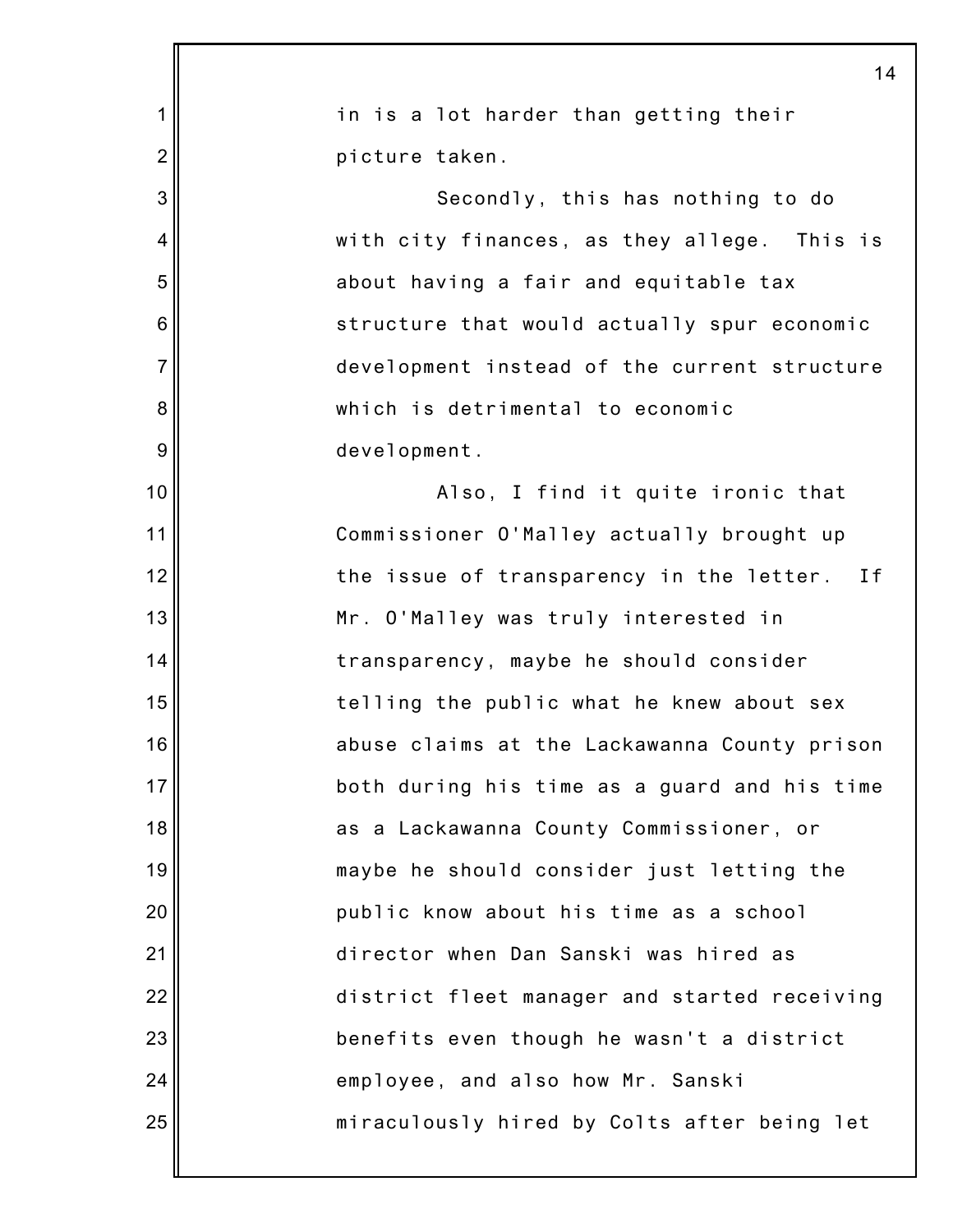|                | 15                                          |
|----------------|---------------------------------------------|
| 1              | go by the district. If he was truly         |
| $\overline{2}$ | concerned about transparency, I suggest he  |
| 3              | start there.                                |
| 4              | Lastly, council has already                 |
| 5              | authorized the mayor to file suit on this   |
| 6              | issue, and since it's obvious the majority  |
| $\overline{7}$ | commissioners are only interested in        |
| 8              | political grandstanding and not finding     |
| 9              | common ground, the question I have for the  |
| 10             | mayor is what are you waiting for? Thank    |
| 11             | you.                                        |
| 12             | MR. ROGAN: Thank you. Mr. Evans,            |
| 13             | any motions or comments?                    |
| 14             | MR. EVANS: A couple of brief                |
| 15             | comments since the subject was brought up I |
| 16             | guess I'll go there. Our door is always     |
| 17             | open for future meetings to discuss         |
| 18             | reassessment. However, I agree with         |
| 19             | Councilman President Rogan when he said if  |
| 20             | there is going to be another meeting it     |
| 21             | sudden be held here in council chambers     |
| 22             | where hopefully any more attempts to        |
| 23             | misdirect or delay the discussion can be    |
| 24             | avoided and we can have a real conversation |
| 25             | about reassessment. We can do it in a work  |
|                |                                             |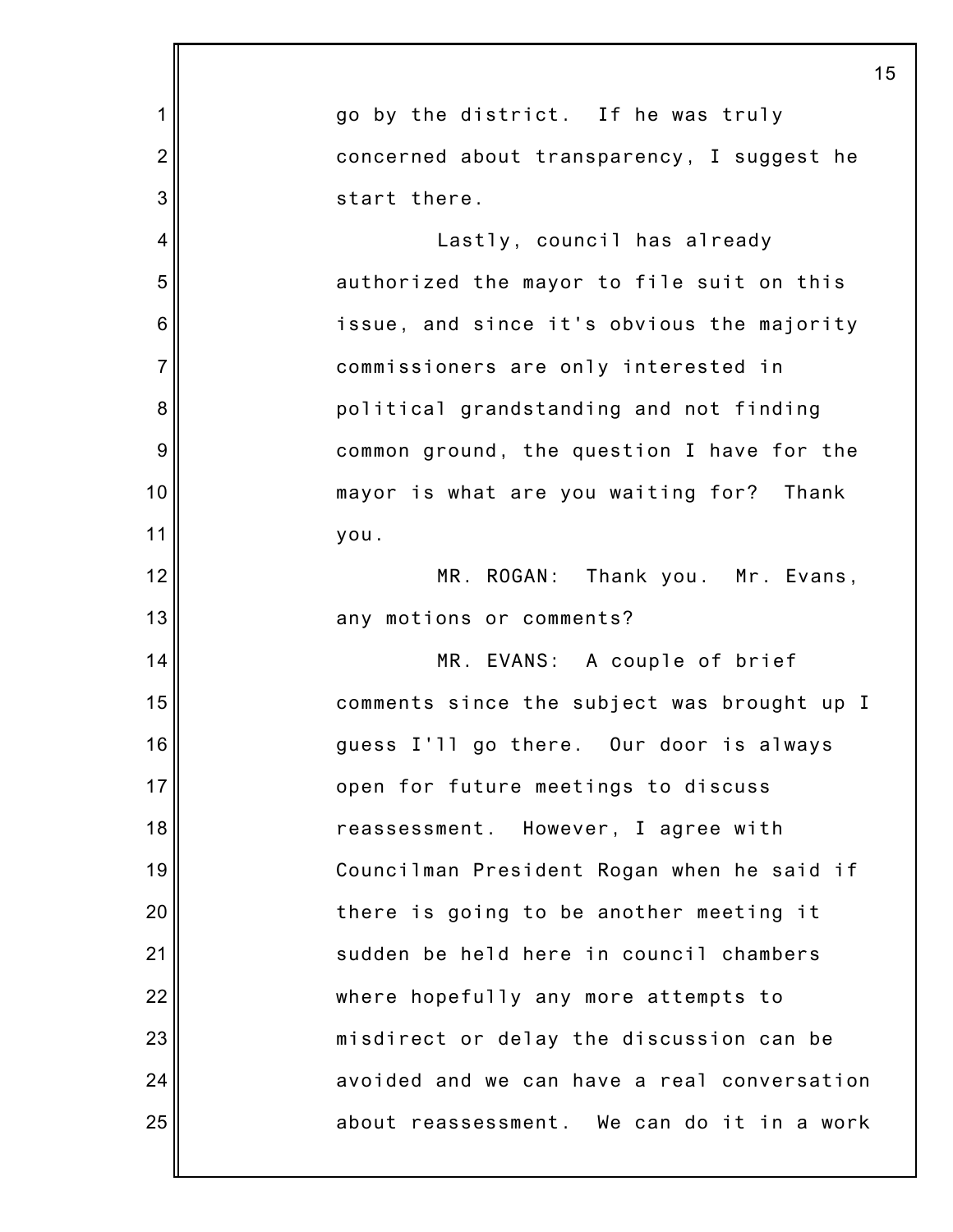|                | 16                                           |
|----------------|----------------------------------------------|
| 1              | session, all five councilmen can             |
| $\overline{2}$ | participate, as here were three              |
| 3              | commissioners at the previous meeting.       |
| 4              | But before the meeting is even               |
| 5              | scheduled, I would expect the question that  |
| 6              | they posed at the last meeting be answered,  |
| $\overline{7}$ | under what circumstances, if any, would you  |
| 8              | be willing to do a reassessment? And we      |
| 9              | haven't gotten an answer yet. So if they     |
| 10             | can provide that answer prior to the         |
| 11             | meeting, we can finally have a framework for |
| 12             | which we can build on. If not, I'll be       |
| 13             | honest, I'm not really sure what good        |
| 14             | another meeting will actually do or what     |
| 15             | kind of benefits there would be from another |
| 16             | meeting.                                     |
| 17             | Also, on this Sheetz issue, as was           |
| 18             | mentioned before, we have a caucus scheduled |
| 19             | for next week with Reilly Associates to      |
| 20             | discuss the traffic light situation or       |
| 21             | legislation from the Sheetz proposal.<br>Our |
| 22             | focus and responsibilities are fairly narrow |
| 23             | and pertaining to the legislation before us. |
| 24             | Tabling the legislation to get some more     |
| 25             | information on the traffic signalization and |
|                |                                              |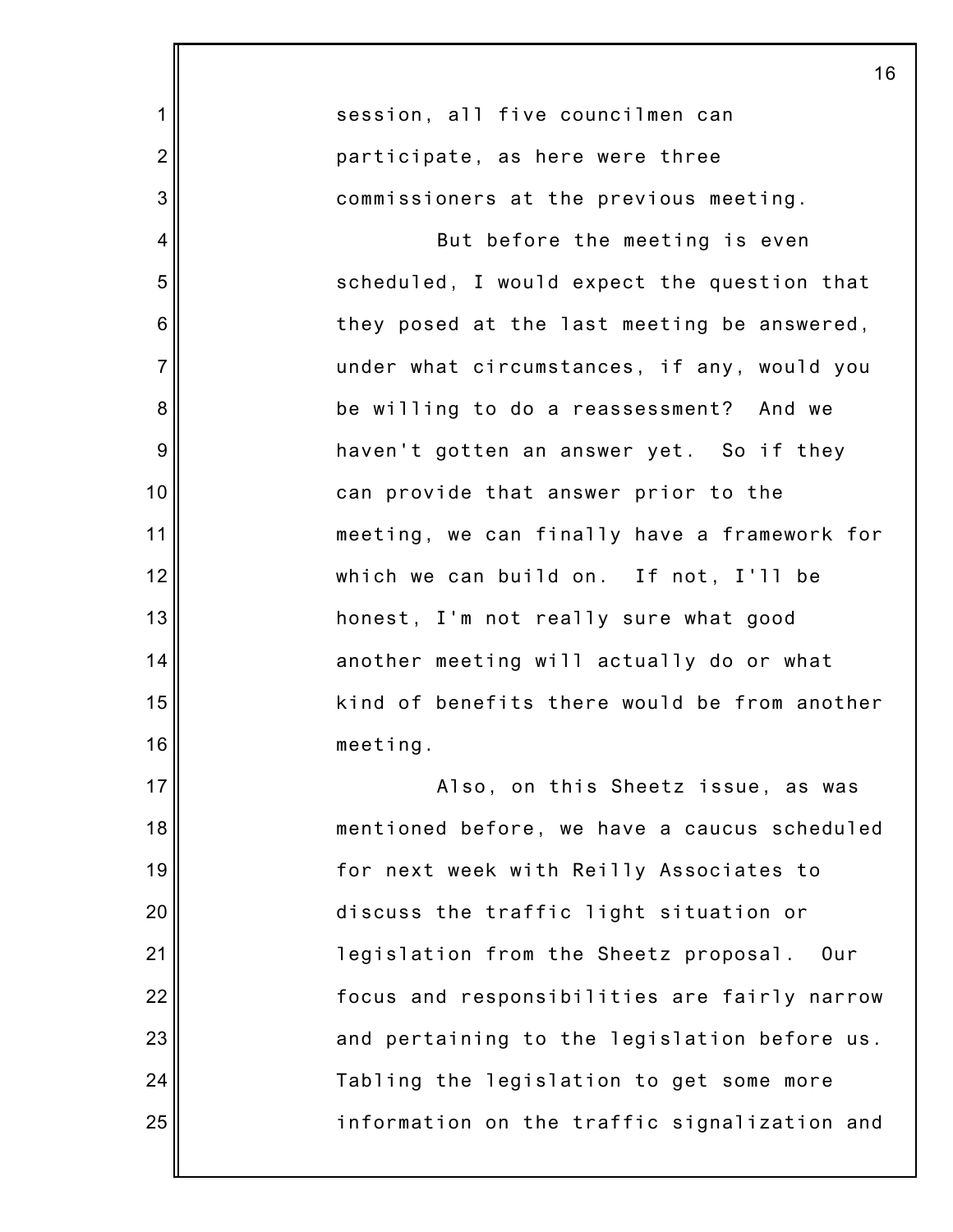traffic study as well making sure pedestrian safety is ensured is a fairly routine matter and should be viewed as nothing more than that. It is not a review of the total project, or the impact Sheetz may or may not have on other businesses in the area.

1

2

3

4

5

6

7

8

9

10

11

12

13

14

15

16

17

18

19

20

21

22

23

24

25

And, finally, last week we discussed briefly See, Click, Fix. This is simply an idea that we are exploring. Whenever we have an opportunity to increase productivity and efficiency in city hall as well engaging more citizens, we should discuss and review that opportunity. After the demonstration of the product, city council will weigh the benefits versus the costs and determine if it's something really we will ask the administration to move forward on. So a Power Point presentation is planned for May 7 in the Governor's Room at 5:15 as part of our public caucus to explore this issue a little bit more, and that's all I have.

MR. ROGAN: Thank you. Mr. Gaughan, any motions or comments?

> MR. GAUGHAN: Yes. First, Mrs. Reed, if we could get from the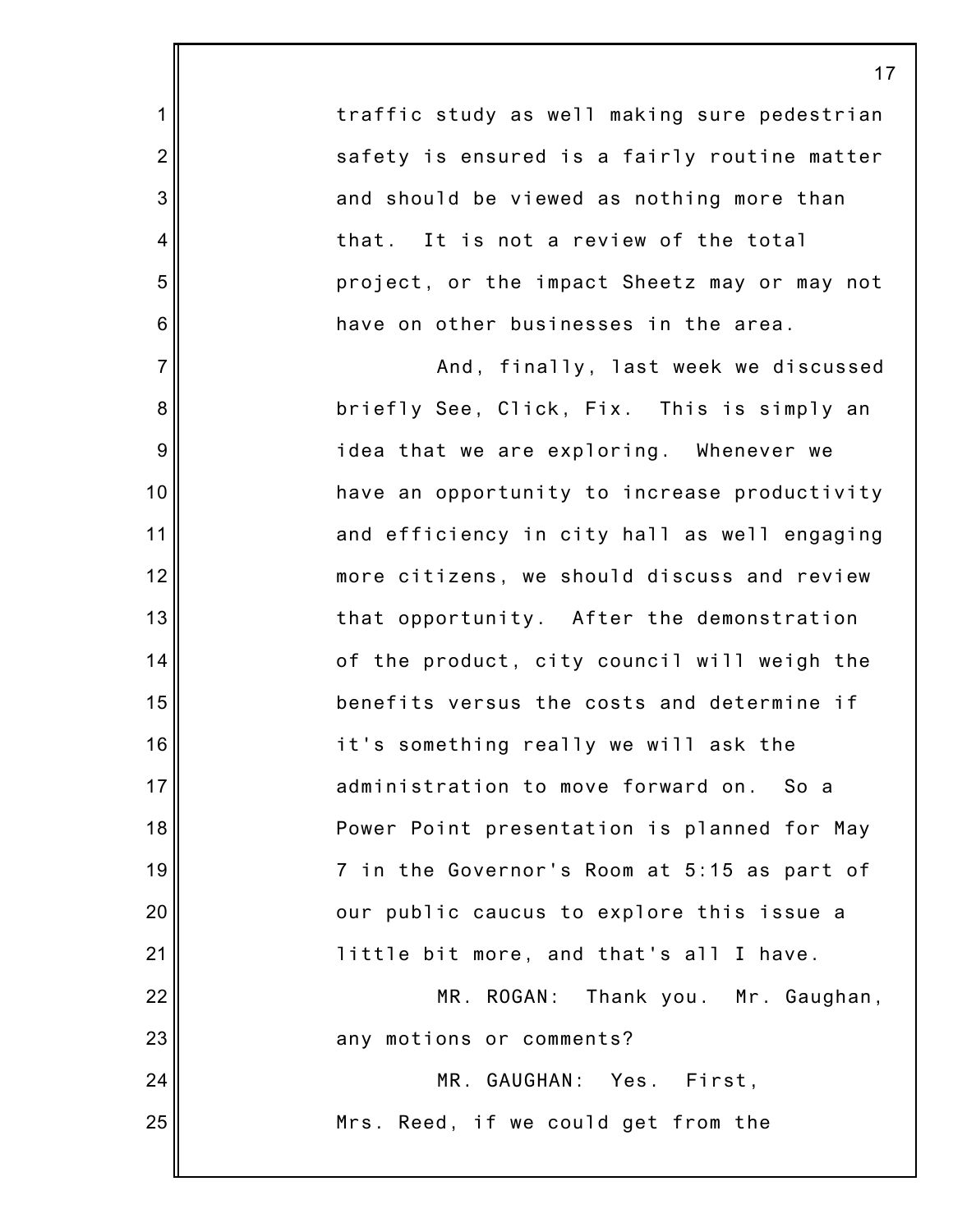|                  | 18                                           |
|------------------|----------------------------------------------|
| 1                | administration possibly an update on the     |
| $\overline{2}$   | situation at Mr. Young's property with the   |
| $\mathbf{3}$     | hole he has been dealing with for the past   |
| 4                | three years I'd like an update on that.      |
| $\mathbf 5$      | Also, as I mentioned, Mr. Srebro,            |
| $\,6$            | we'll try to get a map of the neighborhood   |
| $\overline{7}$   | for him from our city planner if that's the  |
| 8                | correct course to go through Mr. King so try |
| $\boldsymbol{9}$ | to get that for him.                         |
| 10               | I mentioned this last year, there is         |
| 11               | a damaged fence at the intersection of Third |
| 12               | Avenue and Luzerne Street. The six-foot      |
| 13               | chain link fence runs along Third Avenue     |
| 14               | above the bank of the Lackawanna County      |
| 15               | Heritage Valley Trail. There is a large      |
| 16               | section that is really badly damaged and     |
| 17               | there is nothing at this point to stop a     |
| 18               | child or a dog from going over the bank and  |
| 19               | getting seriously injured so I did ask this  |
| 20               | a letter be sent, after Mrs. Reed did some   |
| 21               | research on it, on July 20 of last year to   |
| 22               | the SRA, the Scranton Redevelopment          |
| 23               | Authority. They own that small portion of    |
| 24               | the land. They did contact the LHVA about    |
| 25               | purchasing that land so, Mrs. Reed, I ask    |
|                  |                                              |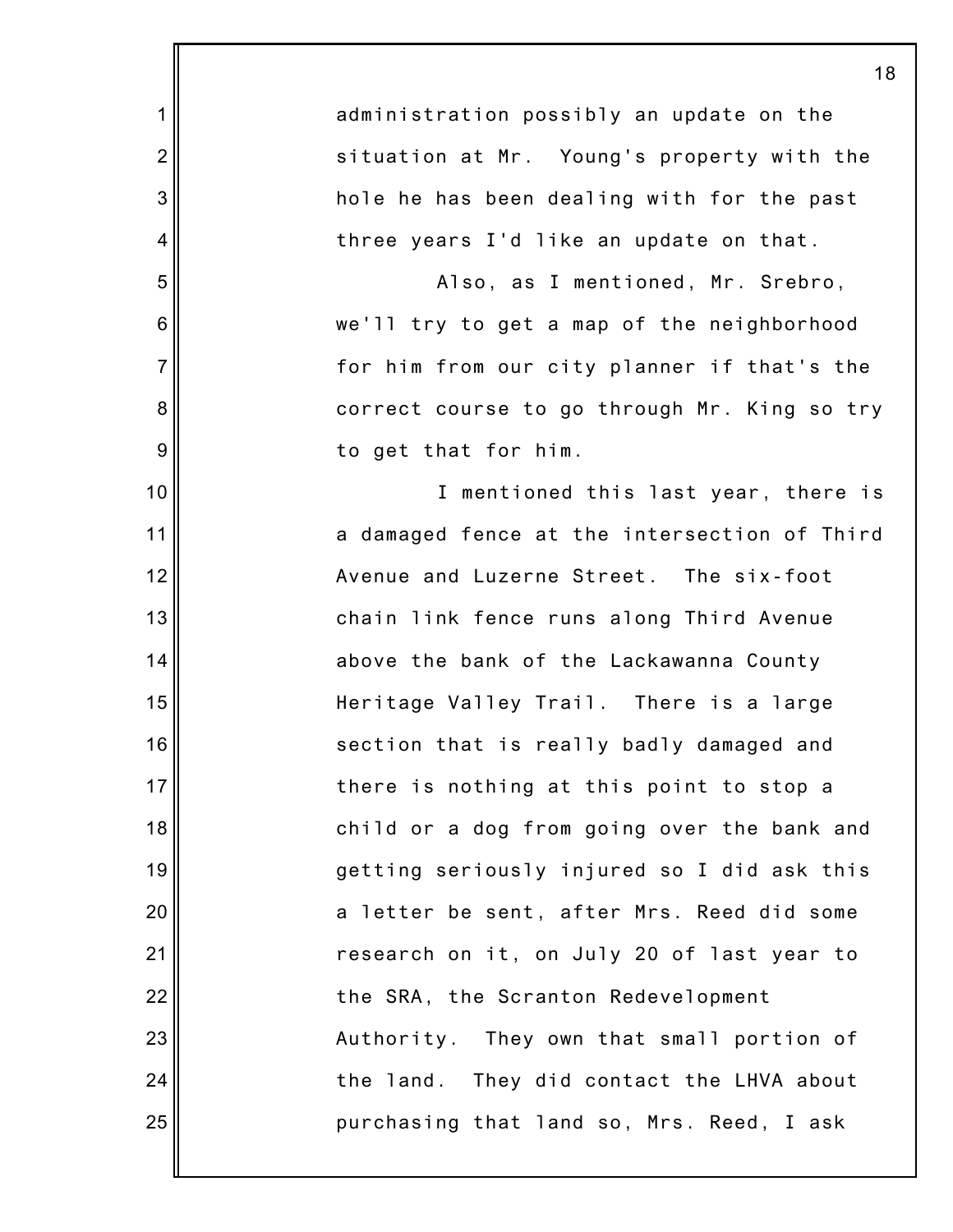just for an update on that. I keep getting concerns, and rightfully so, from the neighbors there, but they are not concerned about who owns it. They are concerned about getting it fixed so someone doesn't get hurt, especially now with the new fields there that the University of Scranton put in. There is increased foot traffic and with the trail there is people from the neighborhood that go up that way so I would wait to see something tragic happen, so if we can ask for an update on that.

1

2

3

4

5

6

7

8

9

10

11

12

13

14

15

16

17

18

19

20

21

22

23

24

25

Secondly, it was announced this morning that Henry Amoroso signed on for another year as Mayor Courtright's financial individual or the contract is through the Scranton Chamber of Commerce and the salary for Mr. Amoroso is apparently being funded by Geisinger, Allied and Lackawanna College. So, Mrs. Reed, I would like to request a copy of that contract from the Chamber because I'd like to know what exactly Mr. Amoroso will be doing, what is deliverables are over the next year. He is getting paid \$60,000.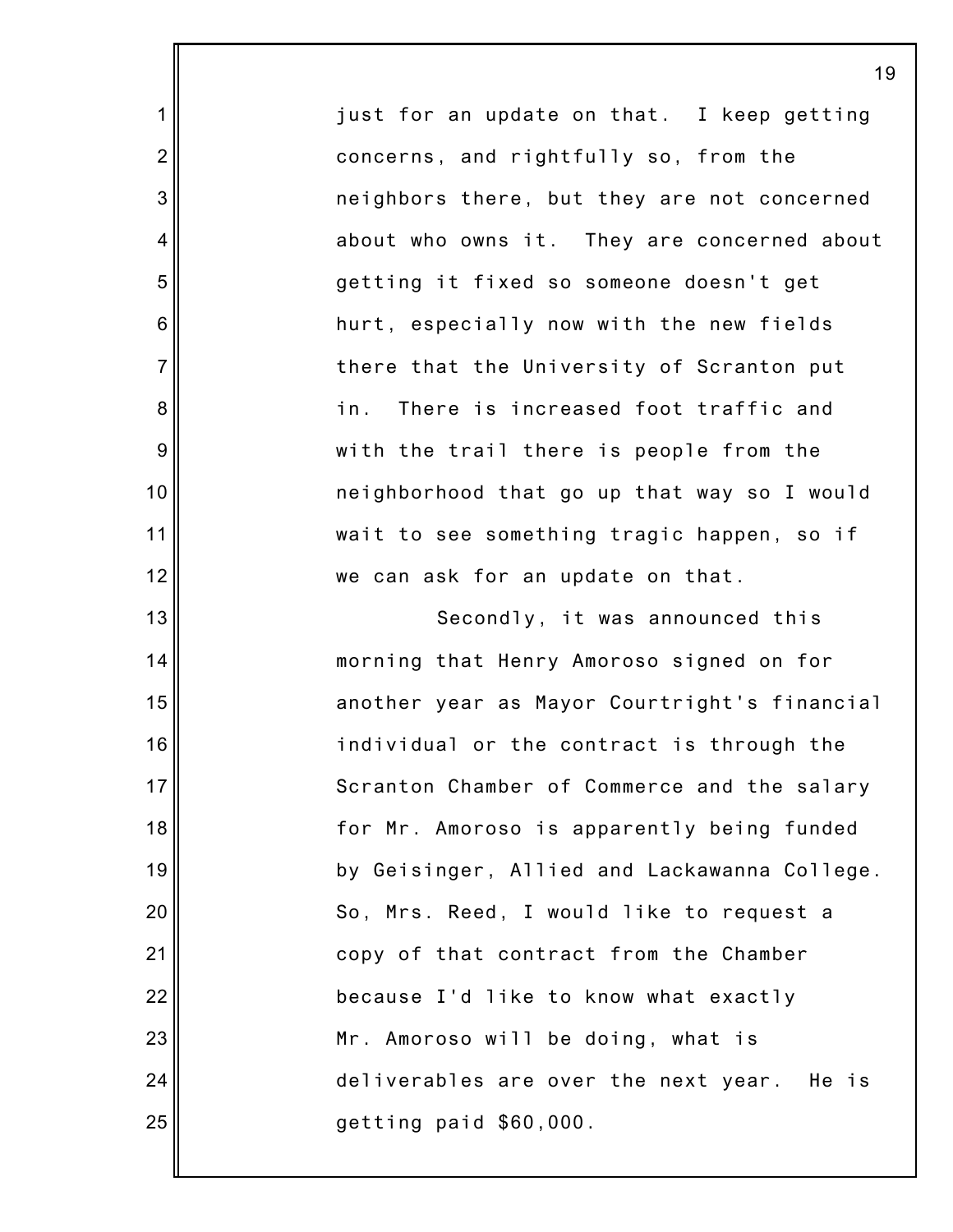|                | 2 <sub>0</sub>                               |
|----------------|----------------------------------------------|
| 1              | I'd also like to ask the mayor for           |
| $\overline{2}$ | an update on when he will hire a new         |
| 3              | business administrator or if he is planning  |
| 4              | on hiring a new business administrator.      |
| 5              | Neighbors in the Greenridge area             |
| 6              | asked for an update on the Lace Works        |
| $\overline{7}$ | project so we are still waiting on that. I   |
| 8              | have spoken to several neighbors this week   |
| 9              | and they are curious and anxious to know     |
| 10             | what stage the project is and where the      |
| 11             | developers are with that.                    |
| 12             | Several residents reach out to me in         |
| 13             | the last week regarding the city street      |
| 14             | sweeping and it was brought up here tonight. |
| 15             | I do believe that the schedule should be out |
| 16             | soon because last year they started the      |
| 17             | first week of May. Again, I'll mention       |
| 18             | this, residents would like to be notified    |
| 19             | when the sweeper is coming through their     |
| 20             | neighborhood so that they can move their     |
| 21             | cars so I urge the mayor again to have DPW   |
| 22             | notify the residents whether they put a      |
| 23             | flyer on the street poles or something to    |
| 24             | that effect so that people are aware. You    |
| 25             | know, not everybody watches the council      |
|                |                                              |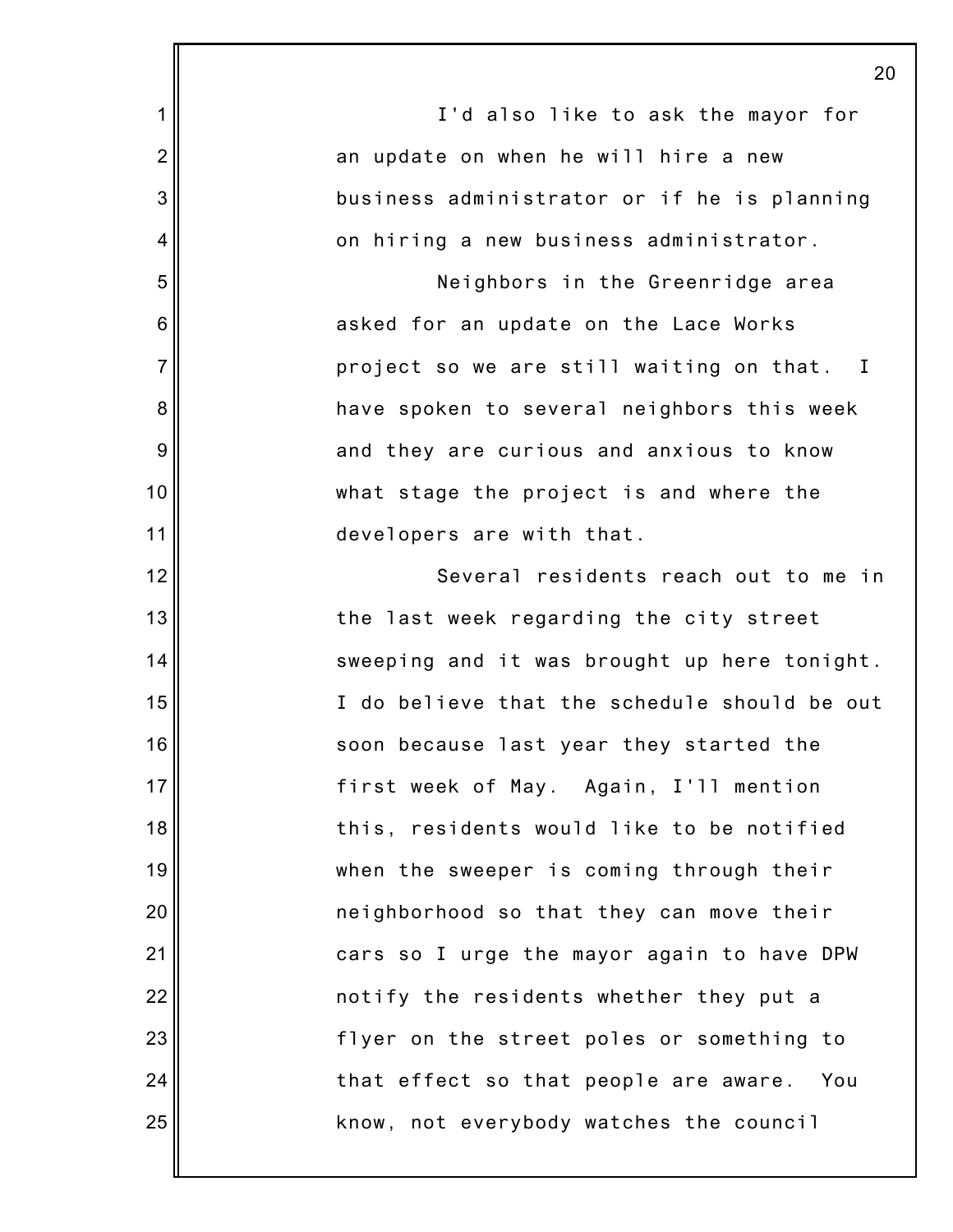| meetings and I know we announce them every   |
|----------------------------------------------|
| week when the schedule does come out, but it |
| would be helpful if people knew when exactly |
| they were coming through their neighborhood. |
| After receiving some conflicting             |
| information regarding the appointment of     |
| Mr. Casciano, the former business            |
| administrator to the position of Equal       |
| Opportunities Specialist and Administrative  |
| Assistant in OECD, the Office of Economic    |
| and Community Development, I did have        |
| additional questions which I posed to the    |
| administration over the past few weeks.      |
| Number one, what day-to-day housing and      |
| urban development activities are assigned to |
| Mr. Casciano, please be specific. In an      |
| e-mail I received March 20 in response to my |
| question regarding the job description for   |
| this position, the city administration       |
| stated that a portion of Mr. Casiano's work  |
| would be focused on Crowly Park, and my      |
| question was has Crowly Park has that        |
| project been funded at all by HUD.           |
| Also in the e-mail from March 20 it          |

was stated that Mr. Casciano would be the

1

2

3

4

5

6

7

8

9

10

11

12

13

14

15

16

17

18

19

20

21

22

23

24

25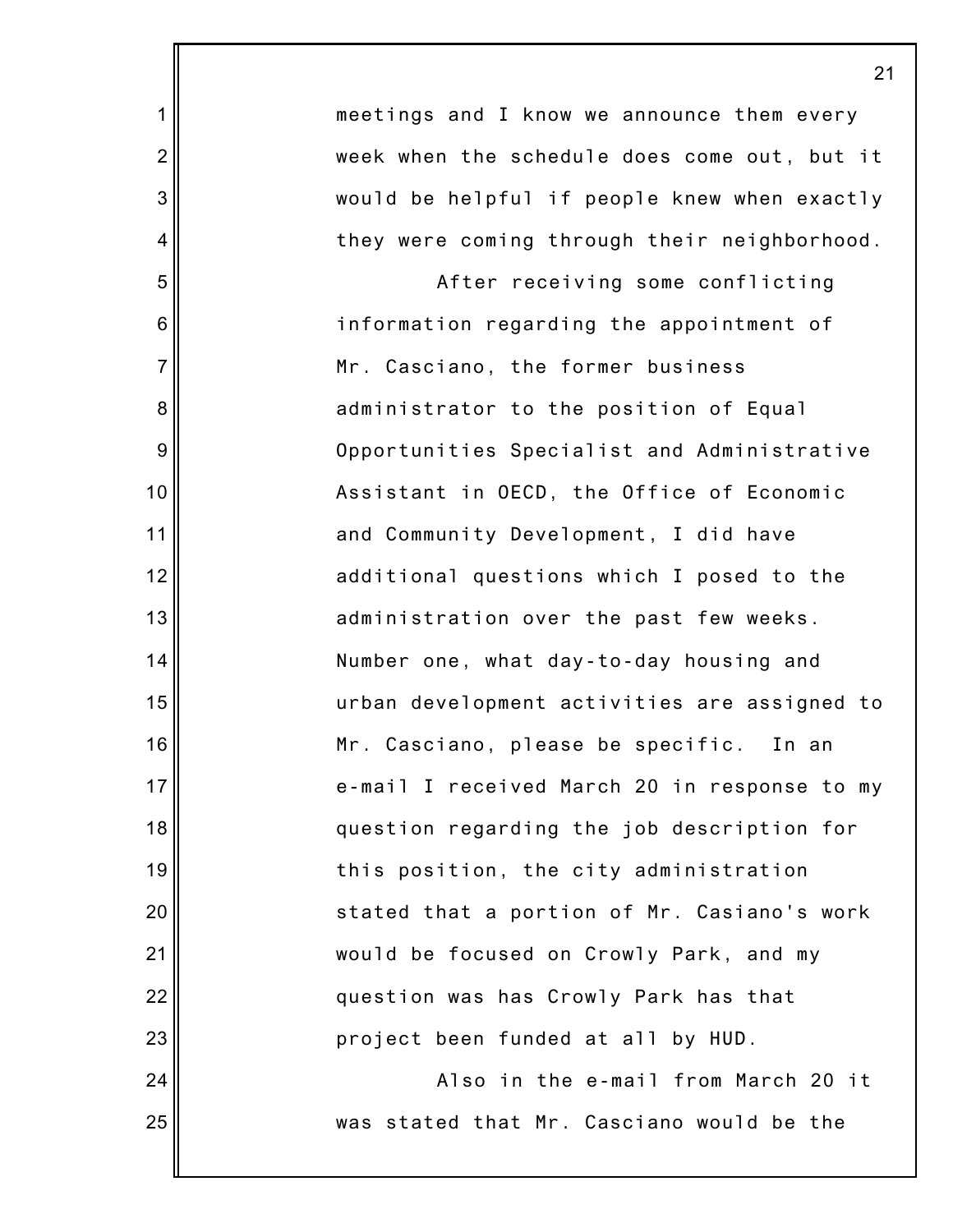OECD liaison with Scranton Tomorrow and I asked how HUD funds have been provided for this coordination and liaison initiative. And I ask these questions, as I mentioned a few weeks ago, because I am concerned, as I stated recently, that the city may be danger of losing federal funding if Mr. Casciano is doing work that is not related to projects that receive federal funds from HUD and outside of the scope of the job descriptions of Equal Opportunities Specialist and Administrative Assistant, and I was confused, there was some conflicting information we were told at first that he would be the Economic Development Specialist, and when I did question that because that was position is not a line item in the budget, that was pointed out to me that he was actually hired as the Equal Opportunity Specialist and Administrative Assistant at a salary of \$43,000 whatever combining that position. So, again, I just want to make sure

that, you know, we don't turn around in a

year when we get audited by HUD to pay any

1

2

3

4

5

6

7

8

9

10

11

12

13

14

15

16

17

18

19

20

21

22

23

24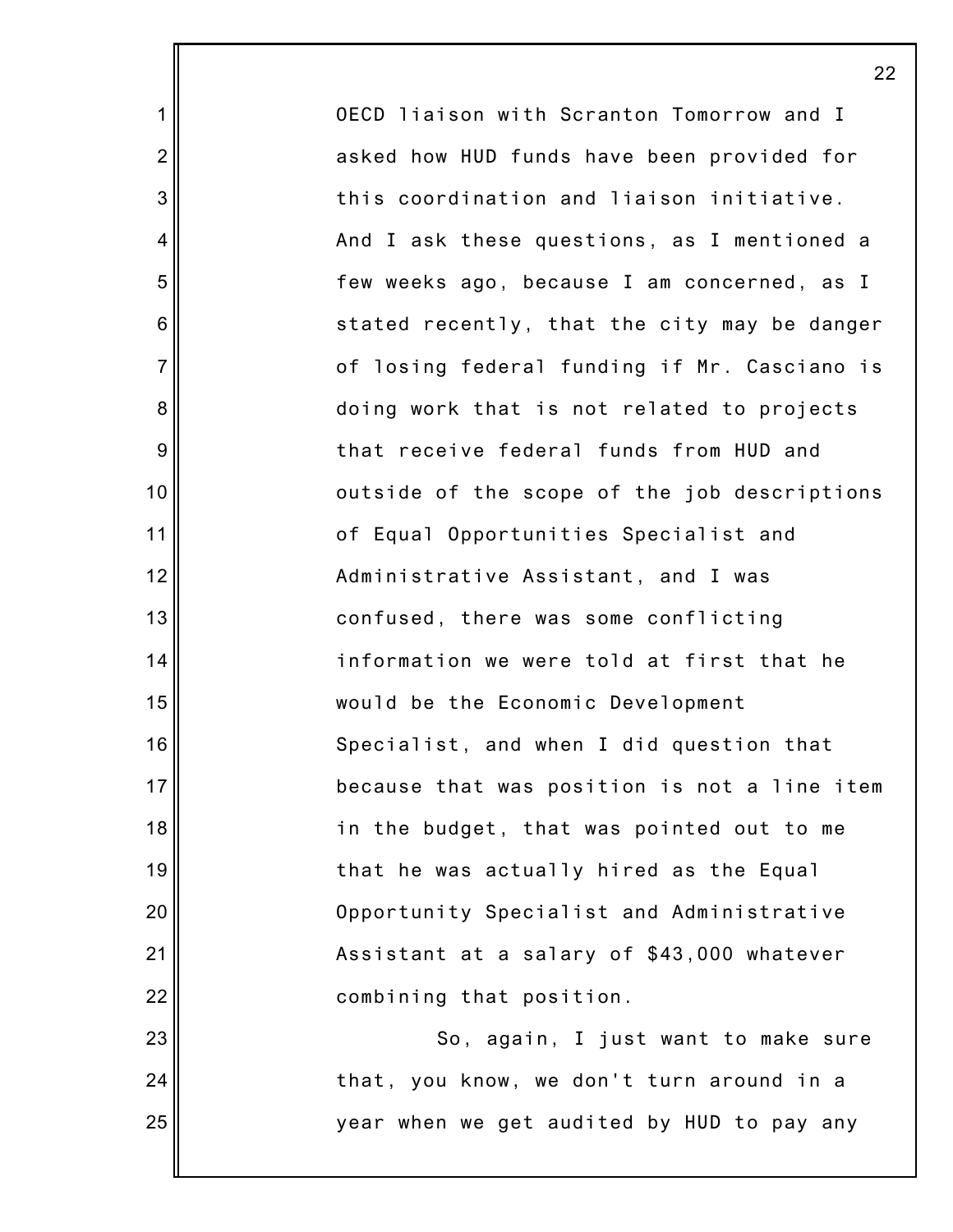| money back so that was my concern there.     |
|----------------------------------------------|
| And, lastly, as was pointed out in           |
| the newspaper, the Scranton Composite        |
| Pension Board voted Wednesday to evenly      |
| split 90 percent of the \$22.9 million in    |
| sewer sale proceeds between the fire and the |
| police funds with the remaining 10 percent   |
| going to the non-uniform fund. The three     |
| funds are each categorized as severely       |
| distressed, which is defined as a funding    |
| ratio of less than 50 percent.               |
| The addition of \$10.3 million in            |
| sewer proceeds to the police plan will       |
| increase it's funding ratio to 59.9 percent  |
| and improve it's rating to moderately        |
| distressed. The non-uniform fund, which      |
| will receive \$2.3 also will improve to      |
| moderately distressed with a funding ratio   |
| of 56.6 percent. The fire fund will receive  |
| the same \$10.3 million as the police fund,  |
| however, because it's financial condition is |
| much worse, the funding ratio will only      |
| increase to 38.2 percent which still leaves  |
| it severely financially distressed.          |
| There was an analysis that was               |
|                                              |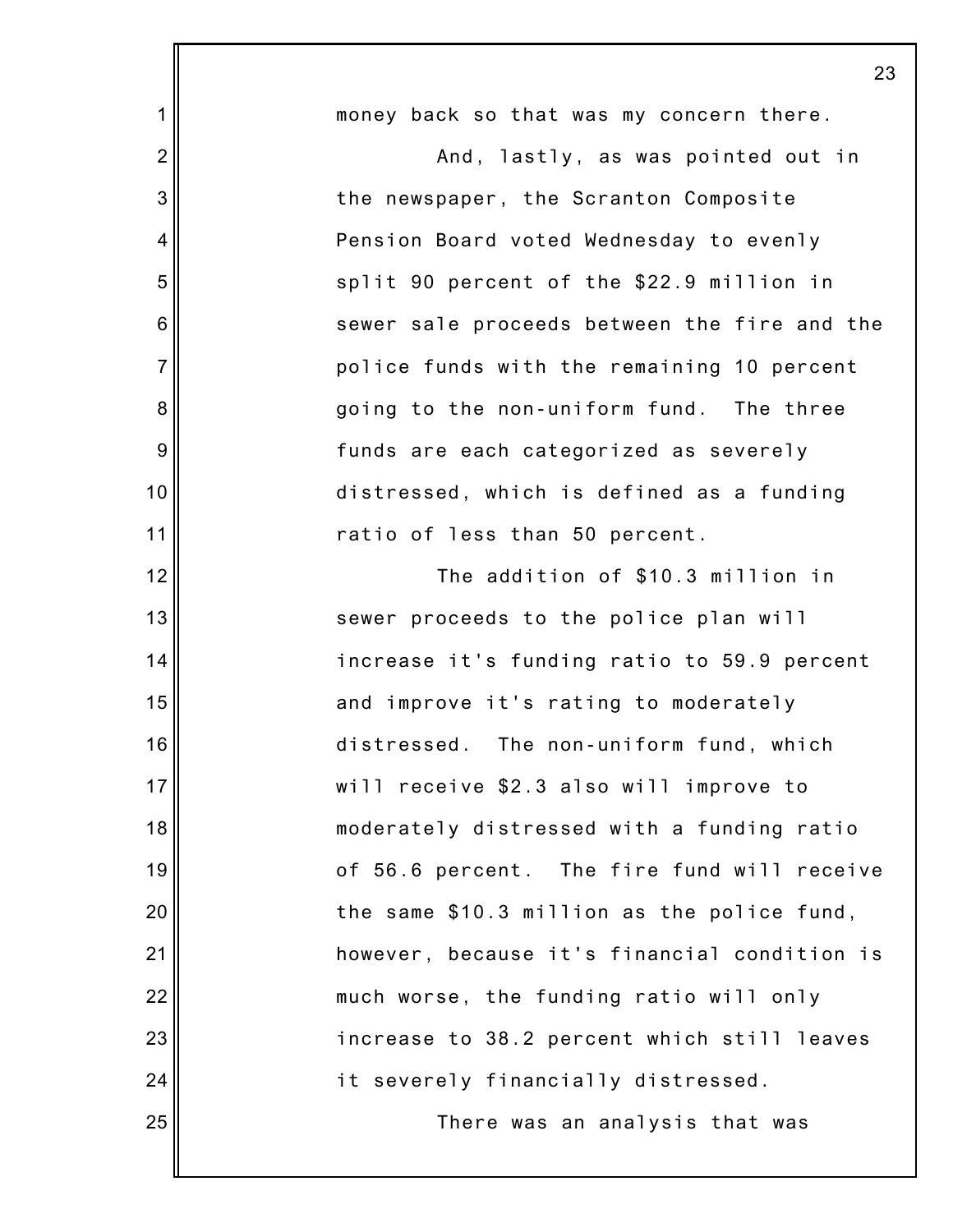conducted by Randy Sekol, who is the plan's actuary, and he found the fire fund would be roughly \$19 1/2 million or 85 percent of the sewer proceeds to bring it's funding ratio to 49.2 percent which would leave at that point just \$1.9 or 8 1/2 percent for the police fund and result in a funding ratio of 49.1 percent, non-uniform fund would be get 1 1/2 million, or 6.5 percent, and have a funding ratio of 49.2 percent. So if they went with that plan, all of the funds would be roughly around 50 percent.

1

2

3

4

5

6

7

8

9

10

11

12

13

14

15

16

17

18

19

20

21

22

23

24

25

The board voted five to two, five in favor two against with one abstention to approve the allocation. I have posed this question to the administration because I still do not understand why the mayor's proxy or why the mayor voted to abstain from voting. What kind of leader abstains and then does not give a position on this for such an important vote? I mean, you are voting on spending \$22.9 million in sewer sale proceeds and the city abstains and it doesn't give a reason for abstaining. I was under the impression that if you abstain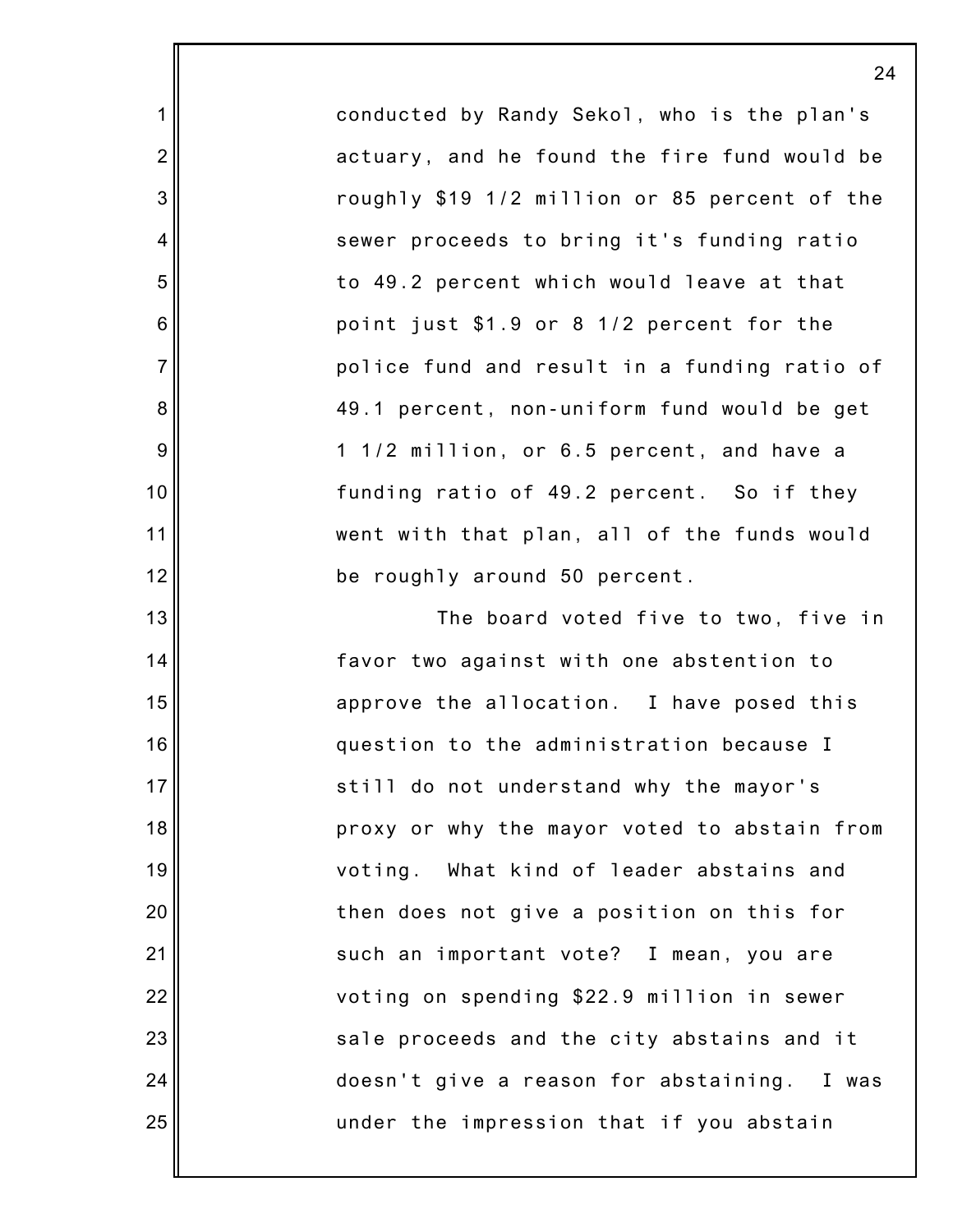from a vote it either has to be a conflict of interest or you have explain why you are abstaining just as if you voted "yes" you would explain why you voted "yes" or if you voted "no" you would explain why. So, again, I would like to ask the mayor on what grounds did they abstain from voting on this important matter on the Composite Pension Board?

1

2

3

4

5

6

7

8

9

10

11

12

13

14

15

16

17

18

19

20

21

22

23

24

25

I also question the sense of the way that this vote went down, and I'll use this analogy, and maybe I'm wrong but this is what I have been thinking over the last week since this went down, if you have two patients who come into a hospital, one is having a heart attack and the other one broke his thumb do you give the same medical care to both? No. You pay more attention to the heart attack victim because it's urgent and he needs to be taken care.

And I'm not sure that this vote that went down about equally spending the proceeds should have been about fairness, but maybe about the health of the overall pension funds. I question whether it would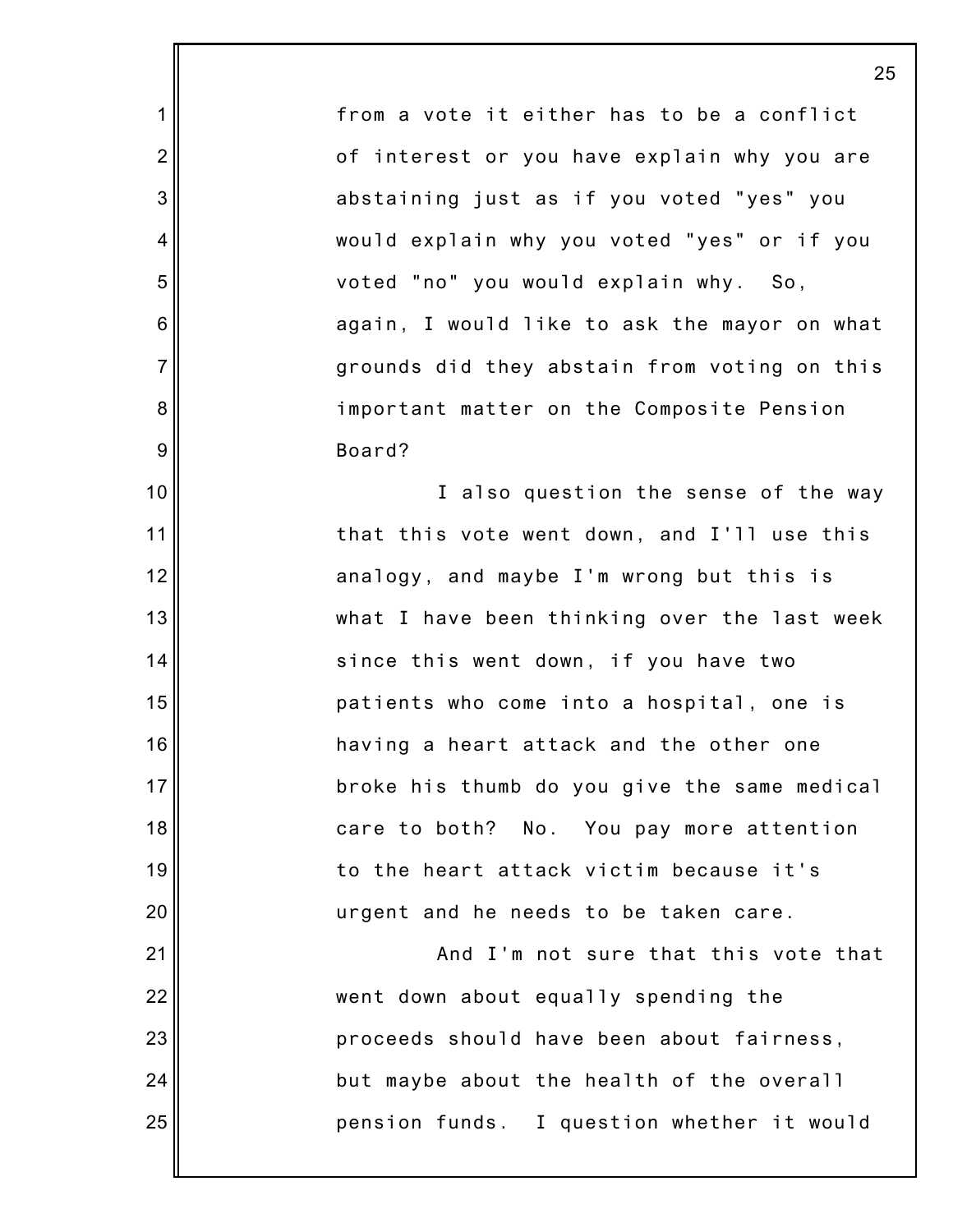have made or sense to have similar funding levels to all three pension plans and should we be more concerned about fairness or about the long-term viability of the funds. And, also, it seemed as if, according to the e-mail chains that I received, that the vote may have been rushed. The city had to pay for a study that looked at some of these other options and it seemed to me that, you know, some members wanted to vote on this immediately.

1

2

3

4

5

6

7

8

9

10

11

12

13

14

15

16

17

18

19

20

21

Now, what the background was, I do want to mention that I don't think we should have spent any of this money at this point until we are clear of what say may have forgotten about, a pending lawsuit over the sale, the legality of the sale of the Scranton Sewer Authority, and I think we also have to remember that this is ratepayer money. And that's all I have this week. Thank you.

22 23 24 25 MR. ROGAN: Thank you, Mr. Gaughan, one item. We did receive a letter, and I wasn't sure whether I was going to read this or not, as Councilman Evans mentioned, our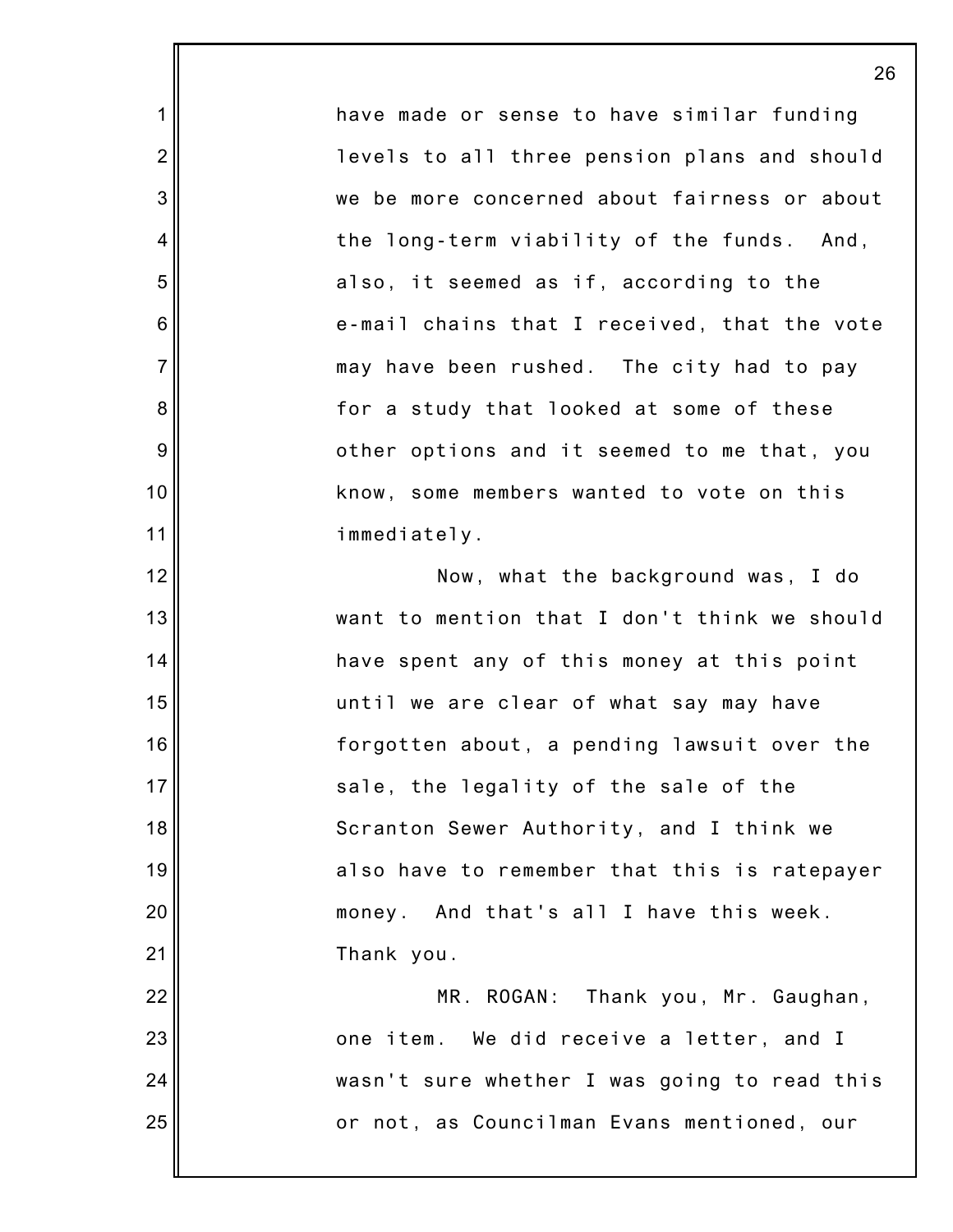scope regarding the Sheetz project is very limited, it's strictly to the traffic issues. This letter does go into some other items but I do want to read it because it was from our state representative. So this letter came to council, I think it was last week, from State Representative Marty Flynn, and I do want to read the letter.

1

2

3

4

5

6

7

8

9

10

11

12

13

14

15

16

17

18

19

20

21

22

23

24

25

It says, "While I have always been an extreme proponent of any new business moving or expanding into our region, particularly when it's in our legislative district, I write you today very concerned about the recent announcement of the proposed opening of a large Sheetz gas, beer and restaurant facility.

The proposed 46-seat restaurant, alcohol and tobacco distributor and attended gas station will have a very serious negative effect on dozens of local businesses, including restaurants, delis, convenient stores, small supermarkets and locally owned gas station as such as Pee-Wee's and Moletsky's that have been paying taxes, employing people and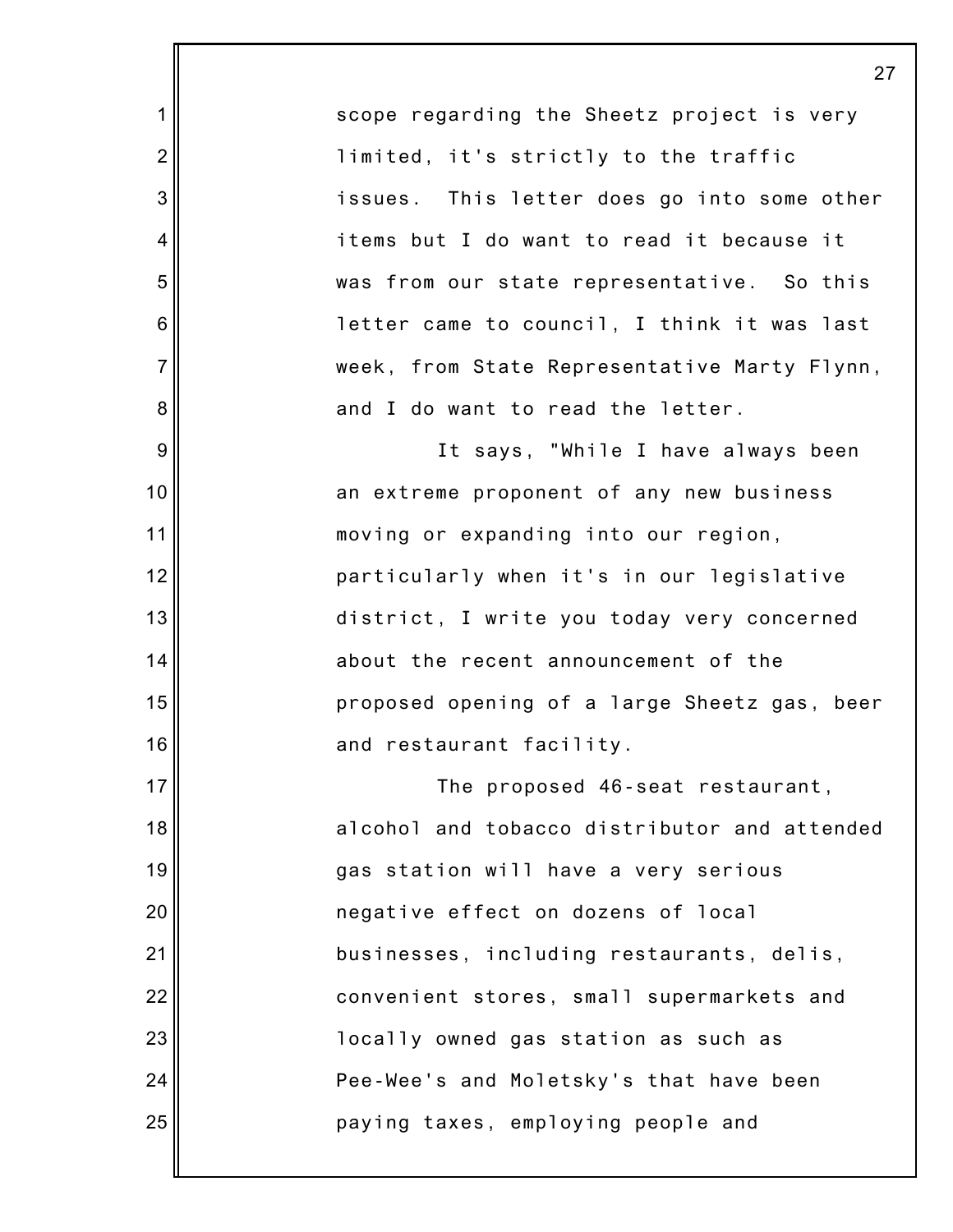|                | 28                                           |
|----------------|----------------------------------------------|
| 1              | supporting other local businesses. I won't   |
| $\overline{2}$ | even go into the concerns about beer and     |
| 3              | likely wine store that will be promoted next |
| 4              | to a high school.                            |
| 5              | Additionally, there is horrible              |
| 6              | traffic congestion and safety problem every  |
| $\overline{7}$ | day of the week along Seventh Avenue and     |
| 8              | Providence Road. Again, while I'm fighting   |
| 9              | every day to bring businesses to help our -- |
| 10             | or help our existing businesses to grow, the |
| 11             | thought of bringing a mega gas               |
| 12             | station/restaurant/beer complex to our       |
| 13             | intercity in an already poorly congested     |
| 14             | area is almost beyond comprehension for me.  |
| 15             | I strongly urge you to reconsider t          |
| 16             | his pr t interest of our community our       |
| 17             | businesses and the safety and well-being of  |
| 18             | our residents and visitors. Respectfully,    |
| 19             | Marty Flynn, 11th legislative district."     |
| 20             | So I did want to read that into the          |
| 21             | record. And that is all.                     |
| 22             | MS. REED: 5-B. FOR INTRODUCTION -            |
| 23             | AN ORDINANCE - ADOPTING THE 2012 EDITION OF  |
| 24             | THE INTERNATIONAL PROPERTY MAINTENANCE CODE, |
| 25             | REGULATING AND GOVERNING THE CONDITIONS AND  |
|                |                                              |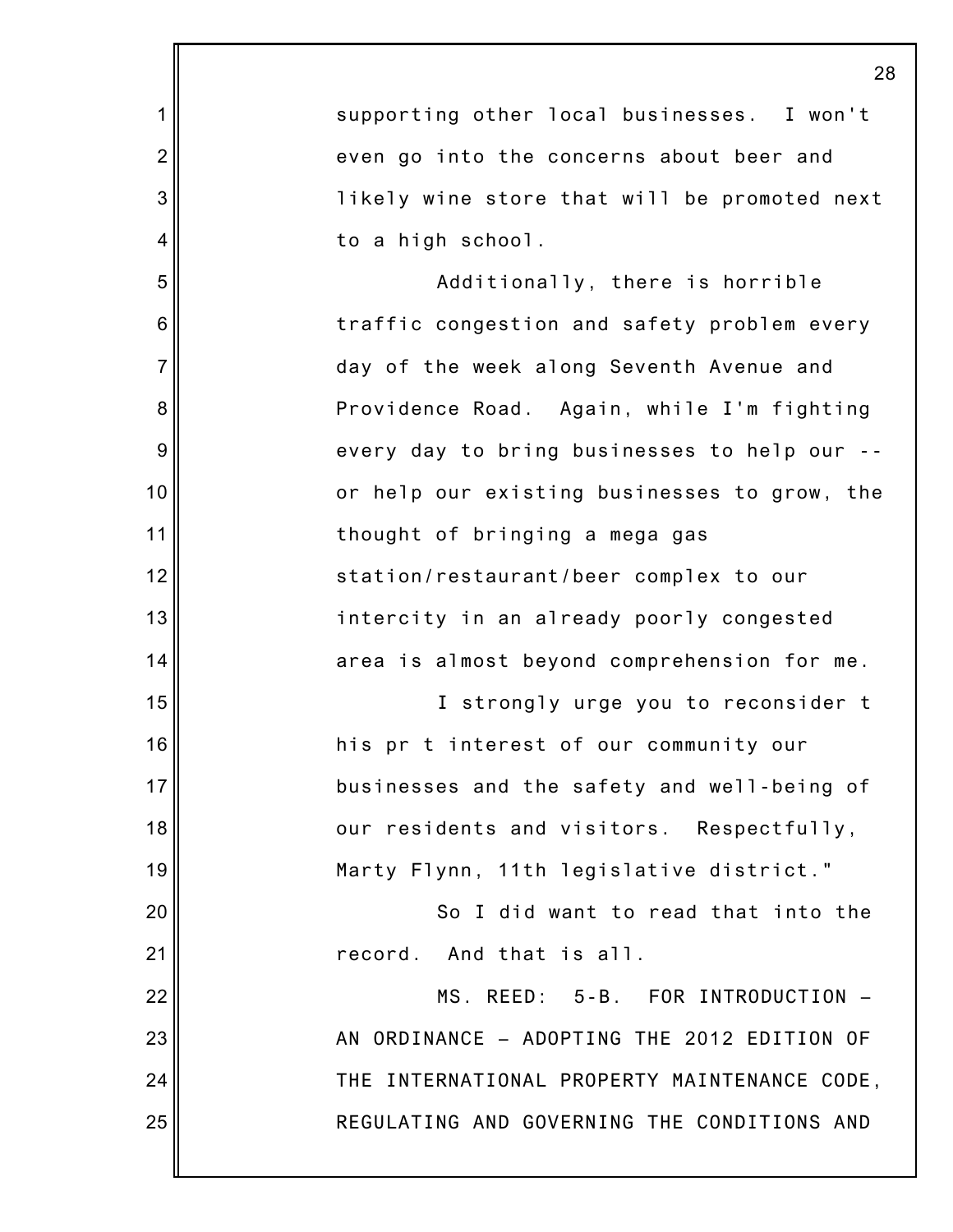MAINTENANCE OF ALL PROPERTY, BUILDINGS AND STRUCTURES, BY PROVIDING THE STANDARDS FOR SUPPLIED UTILITIES AND FACILITIES AND OTHER PHYSICAL THINGS AND CONDITIONS ESSENTIAL TO ENSURE THAT STRUCTURES ARE SAFE, SANITARY AND FIT FOR OCCUPATION AND USE; THE CONDEMNATION OF BUILDINGS AND STRUCTURES UNFIT FOR HUMAN OCCUPANCY AND USE, AND THE DEMOLITION OF SUCH EXISTING STRUCTURES IN THE CITY OF SCRANTON; PROVIDING FOR THE ISSUANCE OF PERMITS AND COLLECTION OF FEES THEREFOR; REPEALING SECTION 1 OF ORDINANCE NO. 37, 2014 OF THE CITY OF SCRANTON AND ALL OTHER ORDINANCES AND PARTS OF ORDINANCES IN CONFLICT THEREWITH.

16 17 18 19 20 21 22 23 24 MR. ROGAN: At this time, I'll entertain a motion that Item 5-B be introduced into its proper committee. MR. PERRY: So moved. MR. EVANS: Second. MR. ROGAN: On the question? All those in favor of introduction signify by saying aye.

1

2

3

4

5

6

7

8

9

10

11

12

13

14

15

25

MR. PERRY: Aye.

MR. DONAHUE: Aye.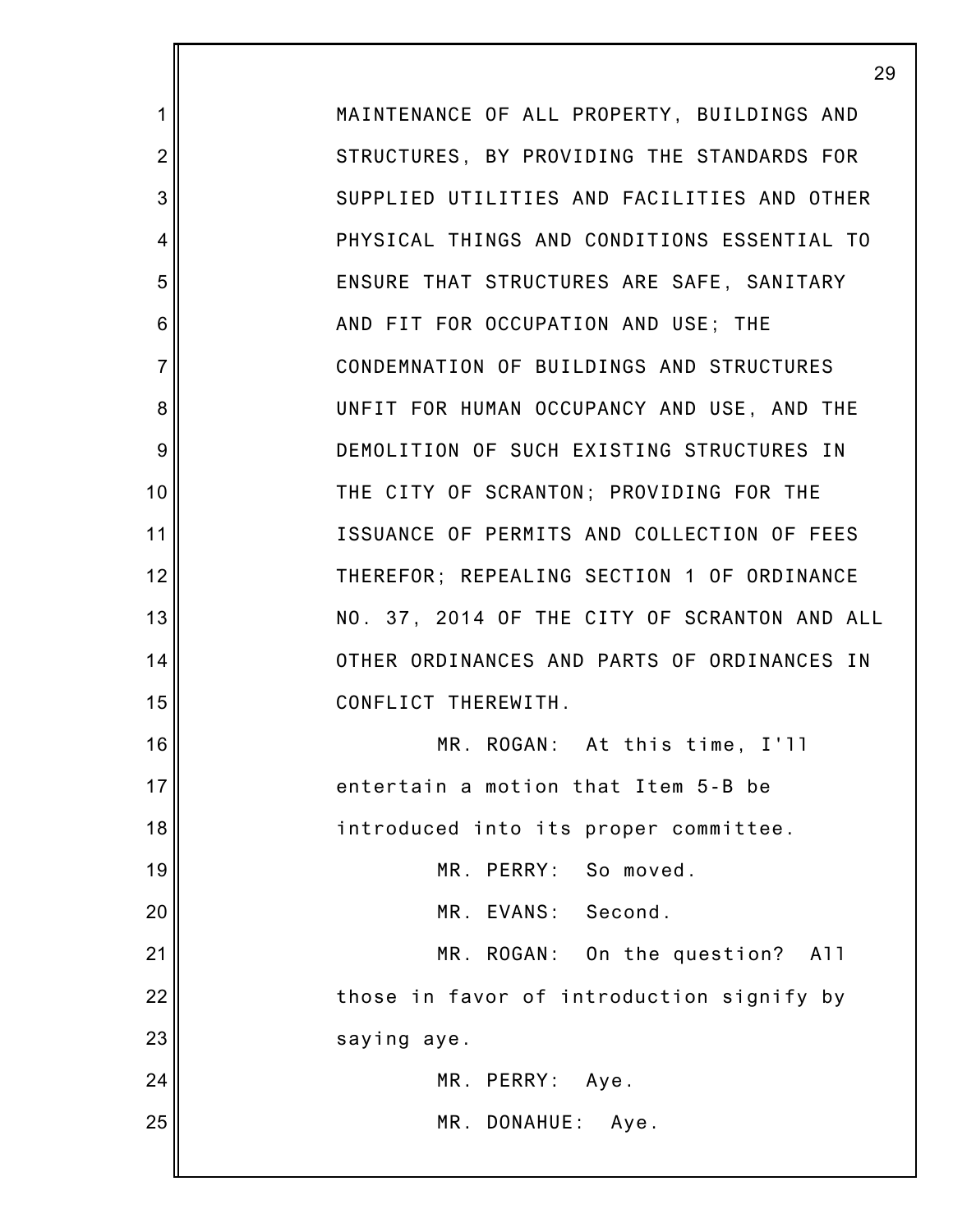|                | 30                                          |
|----------------|---------------------------------------------|
| 1              | MR. EVANS: Aye.                             |
| $\overline{2}$ | MR. GAUGHAN: Aye.                           |
| 3              | MR. ROGAN: Aye. Opposed? The ayes           |
| $\overline{4}$ | have it and so moved.                       |
| 5              | MS. REED: 5-C. FOR INTRODUCTION -           |
| 6              | A RESOLUTION - APPOINTMENT OF ROBERT        |
| $\overline{7}$ | GATTENS, JR., 528 ORCHARD STREET, SCRANTON, |
| 8              | PENNSYLVANIA, 18505 AS A MEMBER OF THE      |
| 9              | SCRANTON MUNICIPAL RECREATION AUTHORITY.    |
| 10             | MR. GATTENS WILL BE REPLACING JUDE MCANDREW |
| 11             | WHOSE TERM EXPIRED DECEMBER 31, 2017. MR.   |
| 12             | GATTENS WILL BE APPOINTED TO A FIVE (5)     |
| 13             | YEAR TERM EFFECTIVE FEBRUARY 21, 2018 AND   |
| 14             | WILL EXPIRE FEBRUARY 15, 2023.              |
| 15             | MR. ROGAN: At this time, I'll               |
| 16             | entertain a motion that Item 5-C be         |
| 17             | introduced into its proper committee.       |
| 18             | MR. PERRY: So moved.                        |
| 19             | MR. EVANS:<br>Second.                       |
| 20             | MR. ROGAN: On the question? All             |
| 21             | those in favor of introduction signify by   |
| 22             | saying aye.                                 |
| 23             | MR. PERRY:<br>Aye.                          |
| 24             | MR. DONAHUE: Aye.                           |
| 25             | MR. EVANS:<br>Aye.                          |
|                |                                             |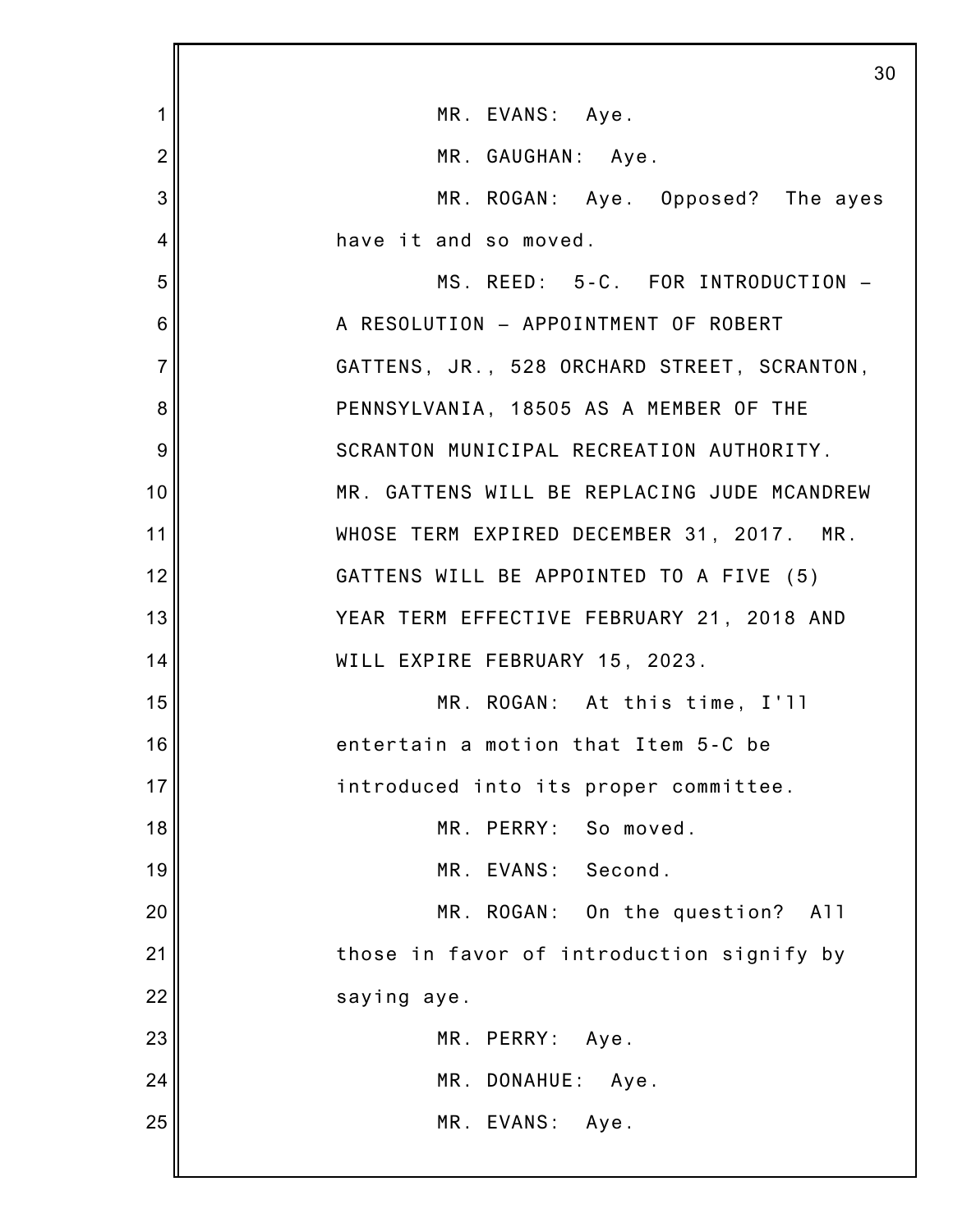|                | 31                                           |
|----------------|----------------------------------------------|
| 1              | MR. GAUGHAN: Aye.                            |
| $\overline{2}$ | MR. ROGAN: Aye. Opposed? The ayes            |
| 3              | have it and so moved.                        |
| 4              | MS. REED: 5-D. FOR INTRODUCTION -            |
| 5              | A RESOLUTION - AUTHORIZING THE DIRECTOR OF   |
| 6              | PUBLIC WORKS TO ACT AS AGENT FOR THE CITY OF |
| $\overline{7}$ | SCRANTON FOR EMERGENCY AND DISASTER RELIEF   |
| 8              | PURSUANT TO THE ROBERT T. STAFFORD DISASTER  |
| 9              | RELIEF AND EMERGENCY ASSISTANCE ACT, AND     |
| 10             | AUTHORIZING CITY OFFICIALS TO EXECUTE THE    |
| 11             | DESIGNATION OF AGENT AND THE PEMA PUBLIC     |
| 12             | DISASTER ASSISTANCE APPLICATION AND          |
| 13             | AGREEMENT FOR FINANCIAL ASSISTANCE.          |
| 14             | MR. ROGAN: At this time, I'll                |
| 15             | entertain a motion that Item 5-D be          |
| 16             | introduced into its proper committee.        |
| 17             | MR. PERRY: So moved.                         |
| 18             | MR. EVANS: Second.                           |
| 19             | MR. ROGAN: On the question?<br>A11           |
| 20             | those in favor of introduction signify by    |
| 21             | saying aye.                                  |
| 22             | MR. PERRY: Aye.                              |
| 23             | MR. DONAHUE: Aye.                            |
| 24             | MR. EVANS:<br>Aye.                           |
| 25             | MR. GAUGHAN: Aye.                            |
|                |                                              |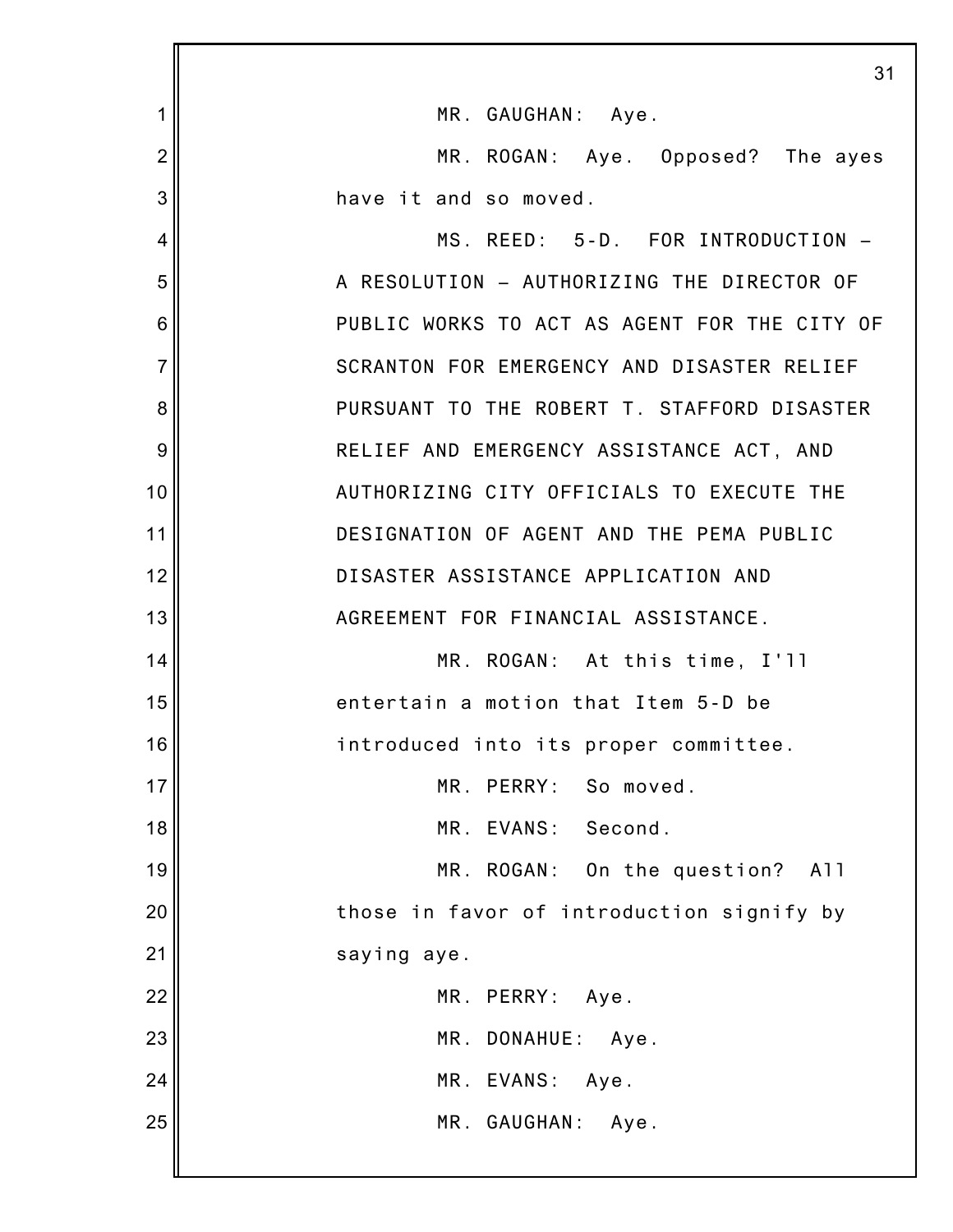|                | 32                                           |
|----------------|----------------------------------------------|
| 1              | MR. ROGAN: Aye. Opposed? The ayes            |
| $\overline{2}$ | have it and so moved.                        |
| 3              | MS. REED: SIXTH ORDER. 6-A.                  |
| 4              | READING BY TITLE - FILE OF THE COUNCIL NO.   |
| 5              | 11, 2018 - AN ORDINANCE - ESTABLISHING A "NO |
| 6              | PARKING ZONE" ALONG THE WEST SIDE OF WYOMING |
| $\overline{7}$ | AVENUE (SR 3025) FROM A POINT 175 FEET SOUTH |
| 8              | OF THE INTERSECTION WITH EAST GIBSON STREET  |
| 9              | TO A POINT 325 FEET SOUTH OF THE             |
| 10             | INTERSECTION WITH EAST GIBSON STREET TO      |
| 11             | ALLOW FOR DRIVEWAY SIGHT DISTANCE PURPOSES   |
| 12             | AS SHOWN ON THE ATTACHED HIGHWAY OCCUPANCY   |
| 13             | PERMIT FOR THE PENNSYLVANIA NORTHEAST        |
| 14             | REGIONAL RAILROAD AUTHORITY (PNRRA).         |
| 15             | MR. ROGAN: You've heard reading by           |
| 16             | title of Item 6-A, what is your pleasure?    |
| 17             | MR. PERRY: I move that Item 6-A              |
| 18             | pass reading by title.                       |
| 19             | MR. EVANS: Second.                           |
| 20             | MR. ROGAN: On the question? All              |
| 21             | those in favor signify by saying aye.        |
| 22             | MR. PERRY: Aye.                              |
| 23             | MR. DONAHUE: Aye.                            |
| 24             | MR. EVANS:<br>Aye.                           |
| 25             | MR. GAUGHAN: Aye.                            |
|                |                                              |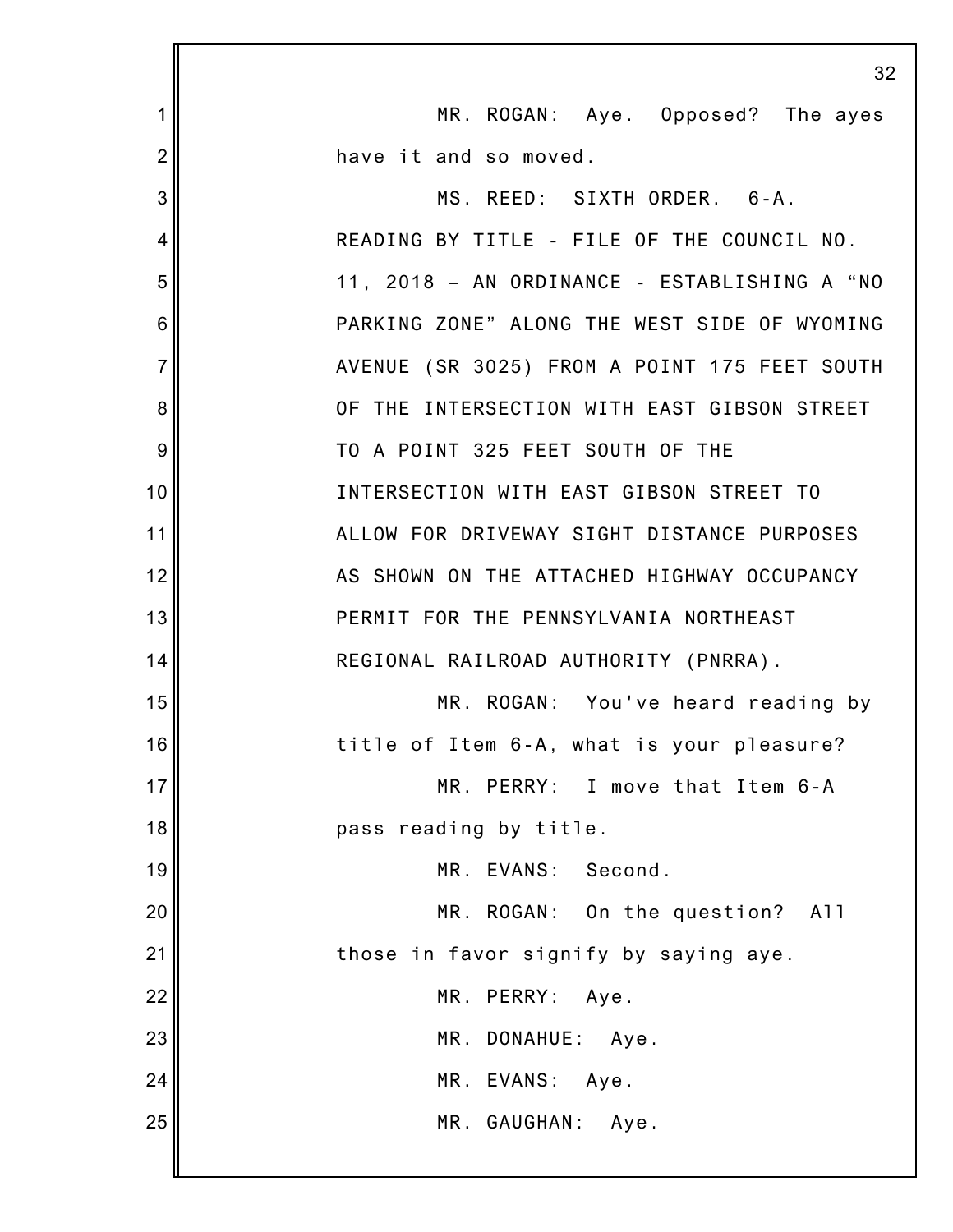|                | 33                                          |
|----------------|---------------------------------------------|
| 1              | MR. ROGAN: Aye. Opposed? The ayes           |
| $\overline{2}$ | have it and so moved.                       |
| 3              | MS. REED: SEVENTH ORDER. 7-A. FOR           |
| 4              | CONSIDERATION BY THE COMMITTEE ON FINANCE-  |
| 5              | FOR ADOPTION - FILE OF THE COUNCIL NO. 10,  |
| 6              | 2018 - CREATING AND ESTABLISHING SPECIAL    |
| $\overline{7}$ | CITY ACCOUNT NO. 02.229628 ENTITLED "ARLE   |
| 8              | NORTH MAIN & PARKER" FOR THE RECEIPT OF     |
| 9              | GRANT FUNDS FROM THE AUTOMATED RED LIGHT    |
| 10             | TRANSPORTATION ENHANCEMENT GRANT (ARLE)     |
| 11             | PROGRAM IN ORDER TO PROVIDE FUNDING FOR A   |
| 12             | TRAFFIC SIGNAL AT THE INTERSECTION OF NORTH |
| 13             | MAIN AVENUE AND PARKER STREET.              |
| 14             | MR. ROGAN: What is the                      |
| 15             | recommendation for the Chair for the        |
| 16             | Committee on Finance?                       |
| 17             | MR. EVANS: As Chairperson for the           |
| 18             | Committee on Finance, I recommend final     |
| 19             | passage of Item 7-A.                        |
| 20             | MR. EVANS: Second.                          |
| 21             | MR. ROGAN: On the question? Roll            |
| 22             | call, please?                               |
| 23             | MS. DAVIDSON: Mr. Perry.                    |
| 24             | MR. PERRY:<br>Yes.                          |
| 25             | MS. DAVIDSON: Mr. Donahue.                  |
|                |                                             |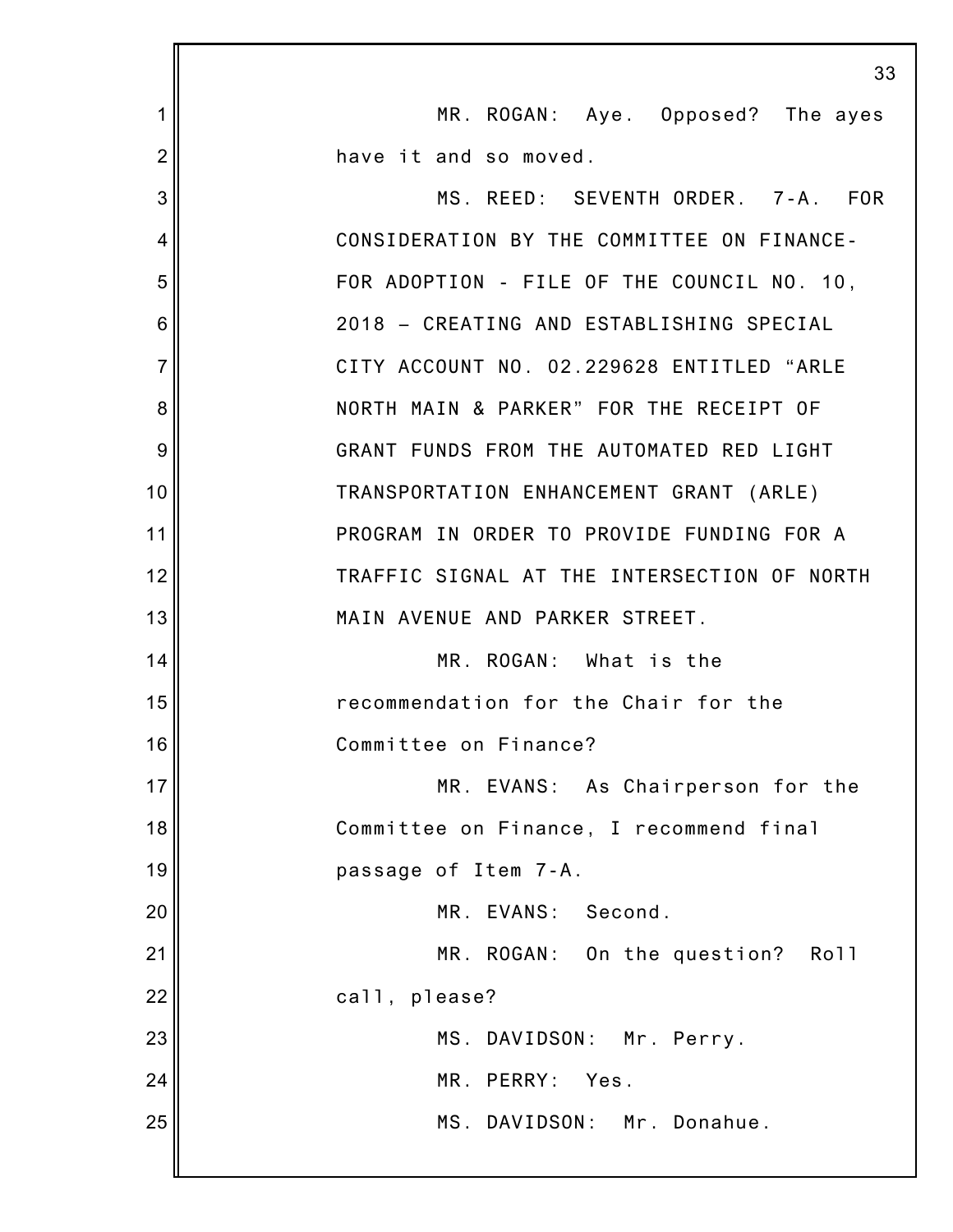|                | 34                                           |
|----------------|----------------------------------------------|
| 1              | MR. DONAHUE:<br>Yes.                         |
| $\overline{2}$ | MS. DAVIDSON: Mr. Evans.                     |
| 3              | MR. EVANS: Yes.                              |
| $\overline{4}$ | MS. DAVIDSON: Mr. Gaughan.                   |
| 5              | MR. GAUGHAN:<br>Yes.                         |
| 6              | MS. DAVIDSON: Mr. Rogan.                     |
| $\overline{7}$ | MR. ROGAN: Yes. I hereby declare             |
| 8              | Item 7-A legally and lawfully adopted.       |
| 9              | Item 7-B has been tabled, so if              |
| 10             | there is no further business, I'll entertain |
| 11             | a motion to adjourn.                         |
| 12             | MR. PERRY: Motion to adjourn.                |
| 13             | MR. ROGAN: Meeting adjourned.                |
| 14             |                                              |
| 15             |                                              |
| 16             |                                              |
| 17             |                                              |
| 18             |                                              |
| 19             |                                              |
| 20             |                                              |
| 21             |                                              |
| 22             |                                              |
| 23             |                                              |
| 24             |                                              |
| 25             |                                              |
|                |                                              |